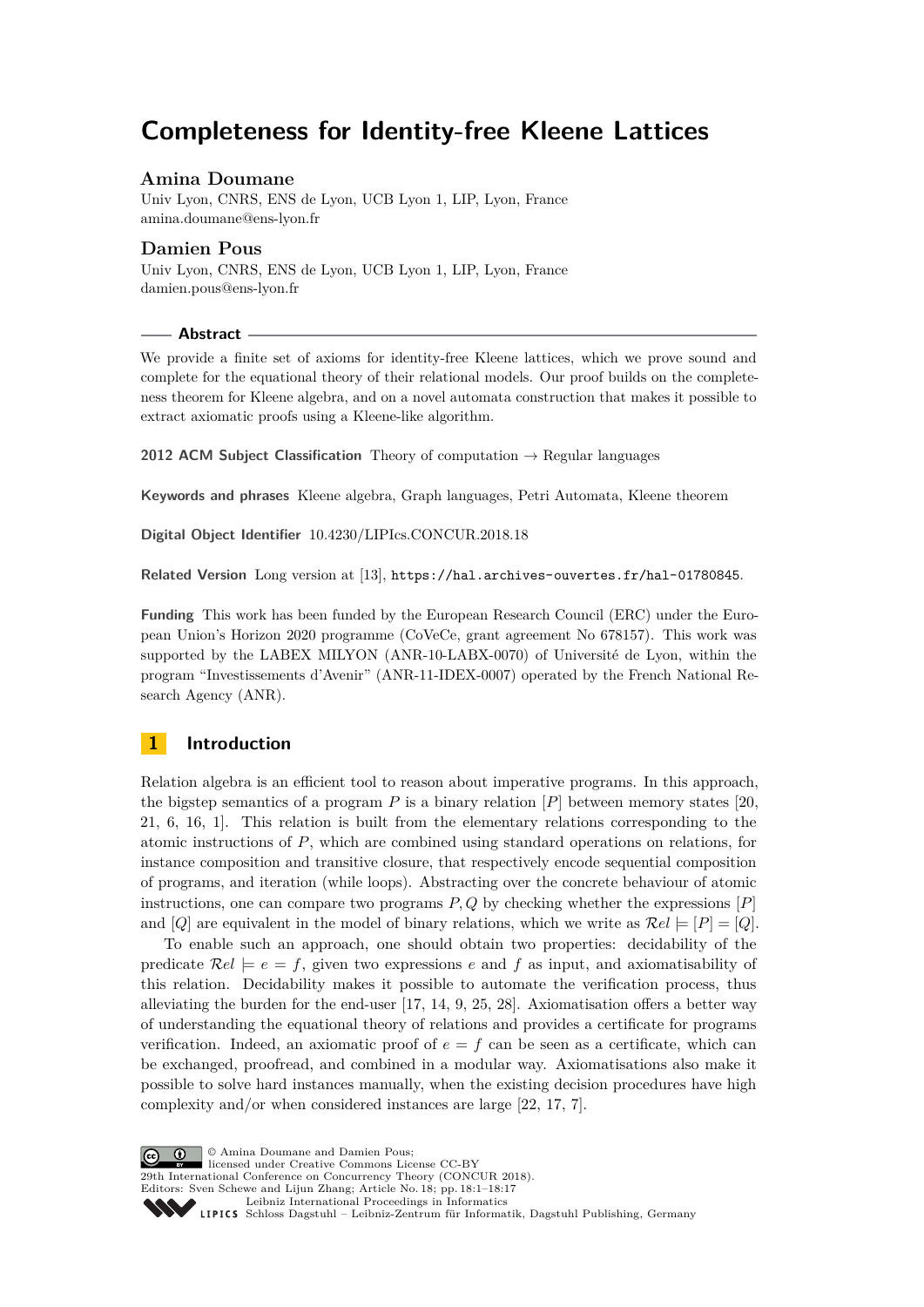#### **18:2 Completeness for Identity-free Kleene Lattices**

Depending on the class of programs under consideration, several sets of operations on relations can be considered. In this paper we focus on the following set of operations: composition (·), transitive closure  $(+)$ , union  $(+)$ , intersection  $(∩)$  and the empty relation  $(0)$ . The expressions generated by this signature are called KL<sup>−</sup>-expressions. An example of an inequality in the corresponding theory is  $\mathcal{R}el \models (a \cap c) \cdot (b \cap d) \leq (a \cdot b)^+ \cap (c \cdot d)$ : when  $a, b, c, d$  are interpreted as arbitrary binary relations, we have  $(a \cap c) \cdot (b \cap d) \subseteq (a \cdot b)^+ \cap (c \cdot d)$ . The operations of composition, union and transitive closure arise naturally when defining the bigstep semantics of sequential programs. In contrast, intersection, which is the operation of interest in the present paper, is not a standard operation on programs. This operation is however useful when it comes to specifications: it allows one to express local conjunctions of specifications. For instance, a specification of the shape  $(a \cap b)^+$  expresses the fact that execution traces must consist of sequences of smaller traces satisfying both *a* and *b*.

The operations of KL<sup>−</sup> contain those of identity-free regular expressions, whose equational theory inherits the good properties of *Kleene algebra* (KA).We summarise them below.

First recall that each regular expression  $e$  can be associated with a set of words  $\mathcal{L}(e)$  called its language. Valid inequations between regular expressions inequalities can be characterised by language inclusions [\[29\]](#page-16-4):

<span id="page-1-0"></span>
$$
\mathcal{R}el \models e \le f \quad \text{iff} \quad \mathcal{L}(e) \subseteq \mathcal{L}(f) \tag{1}
$$

Second, we have the celebrated equivalence between regular expressions and non-deterministic finite automata (NFA) via a *Kleene theorem*: for every regular expression *e*, there is an NFA such that  $\mathcal{L}(e)$  is the language of A, and conversely. Decidability follows (in fact, PSPACEcompleteness). Lastly, although every purely equational axiomatisation of this theory must be infinite [\[30\]](#page-16-5), Kozen has proved that Conway's finite quasi-equational axiomatisation [\[12\]](#page-15-10) is sound and complete [\[19\]](#page-15-11). (There is also an independent proof of this result by Boffa [\[8\]](#page-15-12), based on the extensive work of Krob [\[26\]](#page-16-6).)

Those three results nicely restrict to identity-free Kleene algebra (KA<sup>−</sup>), which form a proper fragment of Kleene algebra [\[23\]](#page-16-7). It suffices to consider languages of non-empty words: Equation [\(1\)](#page-1-0) remains, Kleene's theorem still holds, and we have the following characterisation, where we write  $\mathsf{KA}^- \vdash e \leq f$  when  $e \leq f$  is derivable from the axioms of  $\mathsf{KA}^-$ :

$$
\mathcal{L}(e) \subseteq \mathcal{L}(f) \quad \text{iff} \quad \mathsf{KA}^- \vdash e \le f \tag{2}
$$

There are counterparts to the first two points for KL<sup>−</sup>-expressions. Each KL<sup>−</sup>-expression *e* can be associated with a set of graphs  $\mathcal{G}(e)$  called its graph language, and valid inequations of KL<sup>−</sup>-expressions can be characterised through these languages of graphs. A subtlety here is that we have to consider graphs modulo homomorphisms; writing  $\mathcal{G}_G$  for the closure of a set of graphs  $G$  under graph homomorphisms, we have [\[10\]](#page-15-13):

$$
\mathcal{R}el \models e \le f \quad \text{iff} \quad \mathcal{G}(e) \subseteq \mathcal{G}(f) \tag{3}
$$

KL<sup>−</sup>-expressions are equivalent to a model of automata over graphs called Petri automata [\[10\]](#page-15-13). As for KA<sup>−</sup>-expressions, a Kleene-like theorem holds [\[11\]](#page-15-14): for every KL<sup>−</sup>-expression *e*, there is a Petri automaton whose language is  $\mathcal{G}(e)$ , and conversely. Decidability (in fact, EXPSPACEcompleteness) of the equational theory follows [\[10,](#page-15-13) [11\]](#page-15-14).

What is missing to this picture is an axiomatisation of the corresponding equational theory. In the present paper, we provide such an axiomatisation, which we call KL<sup>−</sup>, and which comprises the axioms for identity-free Kleene algebra (KA<sup>−</sup>) and the axioms of *distributive lattices* for  $\{+, \cap\}$ . Completeness of this axiomatisation is the difficult result we prove here:

$$
\mathcal{G}(e) \subseteq \mathcal{G}(f) \quad \text{entails} \quad \mathsf{KL}^- \vdash e \le f \tag{4}
$$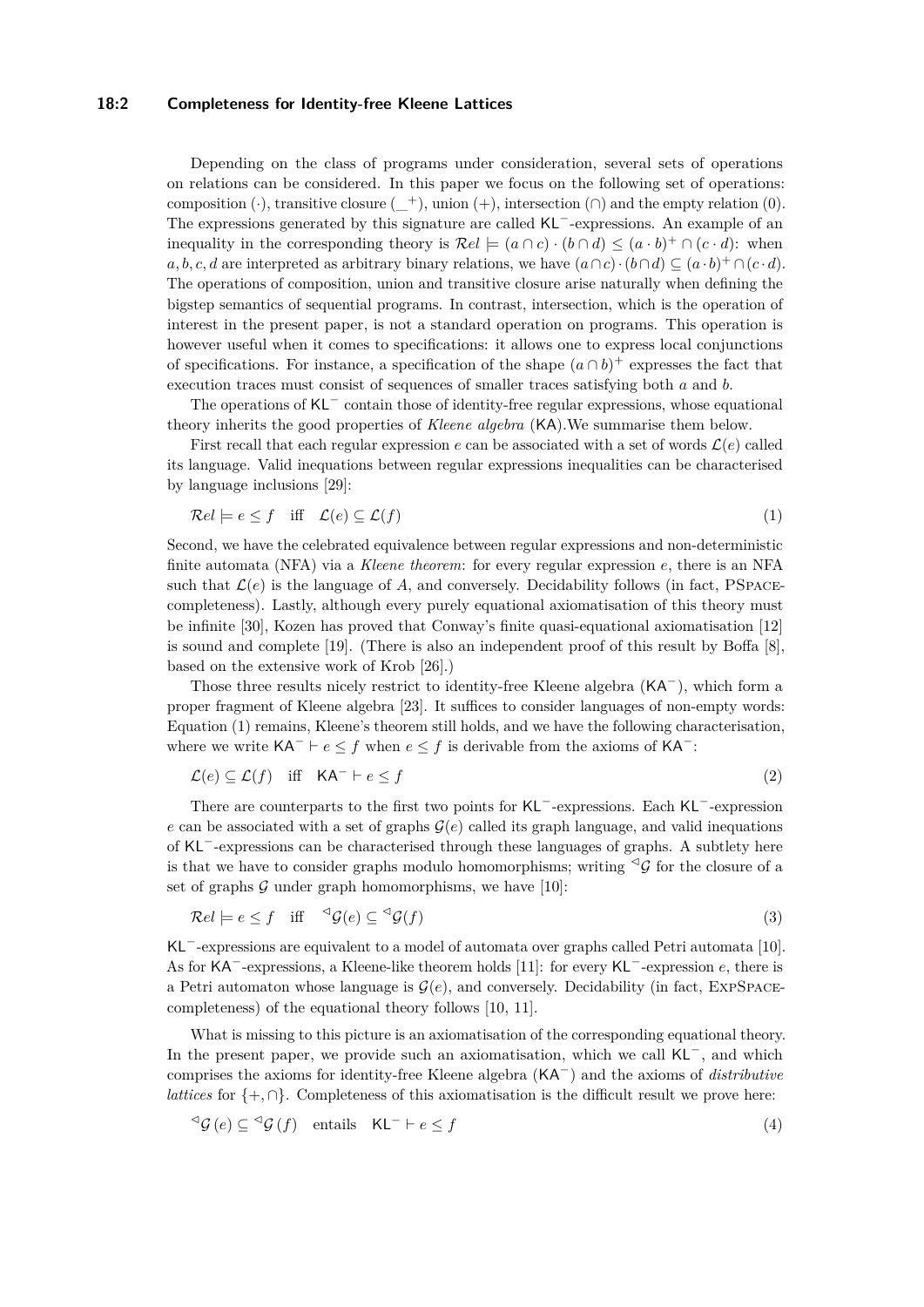#### **A. Doumane and D. Pous 18:3**

We proceed in two main steps. First we show that  $\mathcal{G}(e) \subseteq \mathcal{G}(f)$  entails KL<sup>-</sup>  $\vdash e \leq f$ , using a technique inspired from [\[24\]](#page-16-8), this is what we call *completeness for strict language inclusion*.The second step is much more involved. There we exploit the Kleene theorem for Petri automata [\[11\]](#page-15-14): starting from expressions  $e, f$  such that  $\triangle^{\mathcal{G}}(\mathcal{C}) \subseteq \triangle^{\mathcal{G}}(\mathcal{C})$ , we build two Petri automata  $\mathscr{A}, \mathscr{B}$  respectively recognising  $\mathcal{G}(e)$  and  $\mathcal{G}(f)$ . Then we design a product construction to synchronise  $\mathscr A$  and  $\mathscr B$ , and a Kleene-like algorithm to extract from this construction two expressions  $e', f'$  such that  $\mathcal{G}(e) = \mathcal{G}(e'), \text{KL}^- \vdash e' \leq f', \text{ and } \mathcal{G}(f') \subseteq \mathcal{G}(f).$ This *synchronised Kleene theorem* suffices to conclude using the first step.

To our knowledge, this is the first completeness result for a theory involving Kleene iteration and intersection. Identity-free Kleene lattices were studied in depth by Andréka, Mikulás and Németi [\[2\]](#page-15-15); they have in particular shown that over this syntax, the equational theories generated by binary relations and formal languages coincide. But axiomatisability remained opened. The restriction to the identity-free fragment is important for several reasons. First of all, it makes it possible to rely on the technique used in [\[10\]](#page-15-13) to compare Petri automata, which does not scale in the presence of identity. Second, this is the fragment for which the Kleene theorem for Petri automata is proved the most naturally [\[11\]](#page-15-14). Third, 'strange' laws appear in the presence of 1 [\[3\]](#page-15-16), *e.g.*,  $1 \cap (b \cdot a) \le a \cdot (1 \cap (b \cdot a)) \cdot b$ , and axiomatisability is still open even in the finitary case where Kleene iteration is absent – see the erratum about [\[3\]](#page-15-16).

Proofs of completeness for other extensions of Kleene algebra include Kleene algebra with tests (KAT) [\[20\]](#page-15-1), nominal Kleene algebra [\[24\]](#page-16-8), and Concurrent Kleene algebra [\[27,](#page-16-9) [18\]](#page-15-17). The latter extension is the closest to our work since the parallel operator of concurrent Kleene algebra shares some properties of the intersection operation considered in the present work (*e.g.*, it is commutative and it satisfies a weak interchange law with sequential composition).

The paper is organised as follows. In Sect. [2,](#page-2-0) we recall KL<sup>−</sup>-expressions, their graph language and the corresponding model of Petri automata. In Sect. [3](#page-5-0) we give our axiomatisation and state the completeness result. Then we show it following the proof scheme presented earlier: in Sect. [4](#page-6-0) we show completeness for strict language inclusions, we recall in Sect. [5](#page-6-1) the Kleene theorem of KL<sup>−</sup> expressions, on which we build to show our synchronised Kleene theorem in Sect. [6.](#page-11-0)

## <span id="page-2-0"></span>**2 Expressions, graph languages and Petri automata**

#### **2.1 Expressions and their relational semantics**

We let  $a, b, \ldots$  range over the letters of a fixed alphabet *X*. We consider the following syntax of KL<sup>−</sup>*-expressions*, which we simply call expressions if there is no ambiguity:

$$
e, f ::= e \cdot f \mid e + f \mid e \cap f \mid e^+ \mid 0 \mid a \tag{a \in X}
$$

We denote their set by  $Exp<sub>X</sub>$  and we often write *ef* for  $e \cdot f$ . When we remove intersection (∩) from the syntax of KL<sup>−</sup>-expressions we get KA<sup>−</sup>*-expressions*, which are the identity-free regular expressions.

If  $\sigma: X \to \mathcal{P}(S \times S)$  is an interpretation of the letters into some space of relations, we write  $\hat{\sigma}$  for the unique homomorphism extending  $\sigma$  into a function from Exp<sub>*X*</sub> to  $\mathcal{P}(S \times S)$ . An inequation between two expressions *e* and *f* is *valid*, written  $\mathcal{R}el \models e \leq f$ , if for every such interpretation  $\sigma$  we have  $\hat{\sigma}(e) \subseteq \hat{\sigma}(f)$ .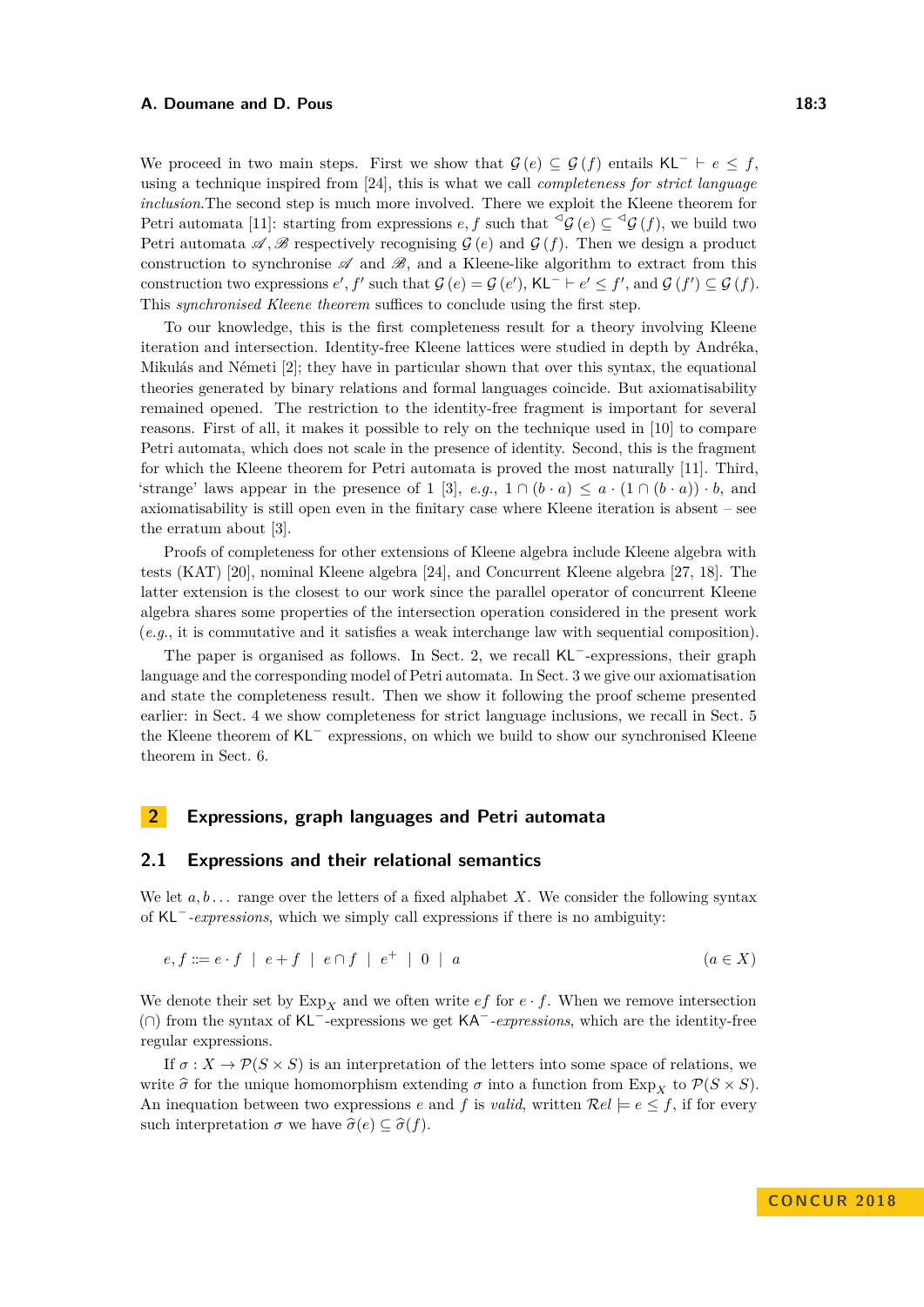<span id="page-3-0"></span>

**Figure 1** Operations on graphs.



## **2.2 Terms, graphs, and homomorphisms**

We let  $u, v \dots$  range over expressions built using only letters,  $\cap$  and  $\cdot$ , which we call *terms*. (Terms thus form a subset of expressions: they are those expressions not using  $0, +$  and  $\pm$ .) We will use 2-pointed labelled directed graphs, simply called *graphs* in the sequel. Those are tuples  $\langle V, E, s, t, l, \iota, o \rangle$  with *V* (resp. *E*) a finite set of vertices (resp. edges),  $s, t : E \to V$  the *source* and *target* functions,  $l : E \to X$  the *labelling* function, and  $l, o \in V$  two distinguished vertices, respectively called *input* and *output*.

As depicted in Fig. [1,](#page-3-0) graphs can be composed in series or in parallel, and a letter can be seen as a graph with a single edge labelled by that letter. One can thus recursively associate to every term *u* a graph  $G(u)$  called the *graph of u*. Two examples are given in Fig. [2;](#page-3-0) graphs of terms are *series-parallel* [\[31\]](#page-16-10).

**Definition 1** (Graph homomorphism). A *homomorphism* from  $G = \langle V, E, s, t, l, \iota, o \rangle$  to  $G' = \langle V', E', s', t', l', \iota', o' \rangle$  is a pair  $h = \langle f, g \rangle$  of functions  $f : V \to V'$  and  $g : E \to E'$  that respect the various components:  $s' \circ g = f \circ s$ ,  $t' \circ g = f \circ t$ ,  $l = l' \circ g$ ,  $l' = f(\iota)$ , and  $o' = f(o)$ . We write  $G' \lhd G$  if there exists a graph homomorphism from  $G$  to  $G'$ .

Such a homomorphism is depicted in Fig. [3.](#page-4-0) A pleasant way to think about graph homomorphisms is the following: we have  $G \triangleleft H$  if *G* is obtained from *H* by merging (or identifying) some nodes, and by adding some extra nodes and edges. For instance, the graph *G* in Fig. [3](#page-4-0) is obtained from *H* by merging the nodes 1*,* 2 and by adding an edge between the input and the output labelled by *d*.

The starting point of the present work is the following characterisation:

▶ **Theorem 2** ([\[5,](#page-15-18) Thm. 1], [\[15,](#page-15-19) p. 208]). *For all terms*  $u, v, \mathcal{R}el \models u \leq v$  *iff*  $\mathcal{G}(u) \triangleleft \mathcal{G}(v)$ .

### **2.3 Graph language of an expression**

To generalise the previous characterisation to KL<sup>−</sup>-expressions, one interprets expressions by sets (languages) of graphs: graphs play the role of words for KA-expressions.

▶ **Definition 3** (Term and graph languages of expressions). The *term language* of an expression  $e$ , written  $\llbracket e \rrbracket$ , is the set of terms defined recursively as follows:

$$
\begin{aligned}\n[e \cdot f] &\triangleq \{u \cdot v \mid u \in [e] \text{ and } v \in [f]\} && \text{[0]} \triangleq \emptyset \\
[e \cap f] &\triangleq \{u \cap v \mid u \in [e] \text{ and } v \in [f]\} && \text{[a]} \triangleq \{a\} \\
[e + f] &\triangleq [e] \cup [f] && \text{[c+1]} \triangleq \bigcup_{n>0} \{u_1 \cdot \dots \cdot u_n \mid \forall i, u_i \in [e]\}\n\end{aligned}
$$

The *graph language* of *e* is the set of graphs  $\mathcal{G}(e) \triangleq {\mathcal{G}(u) \mid u \in [e]}$ .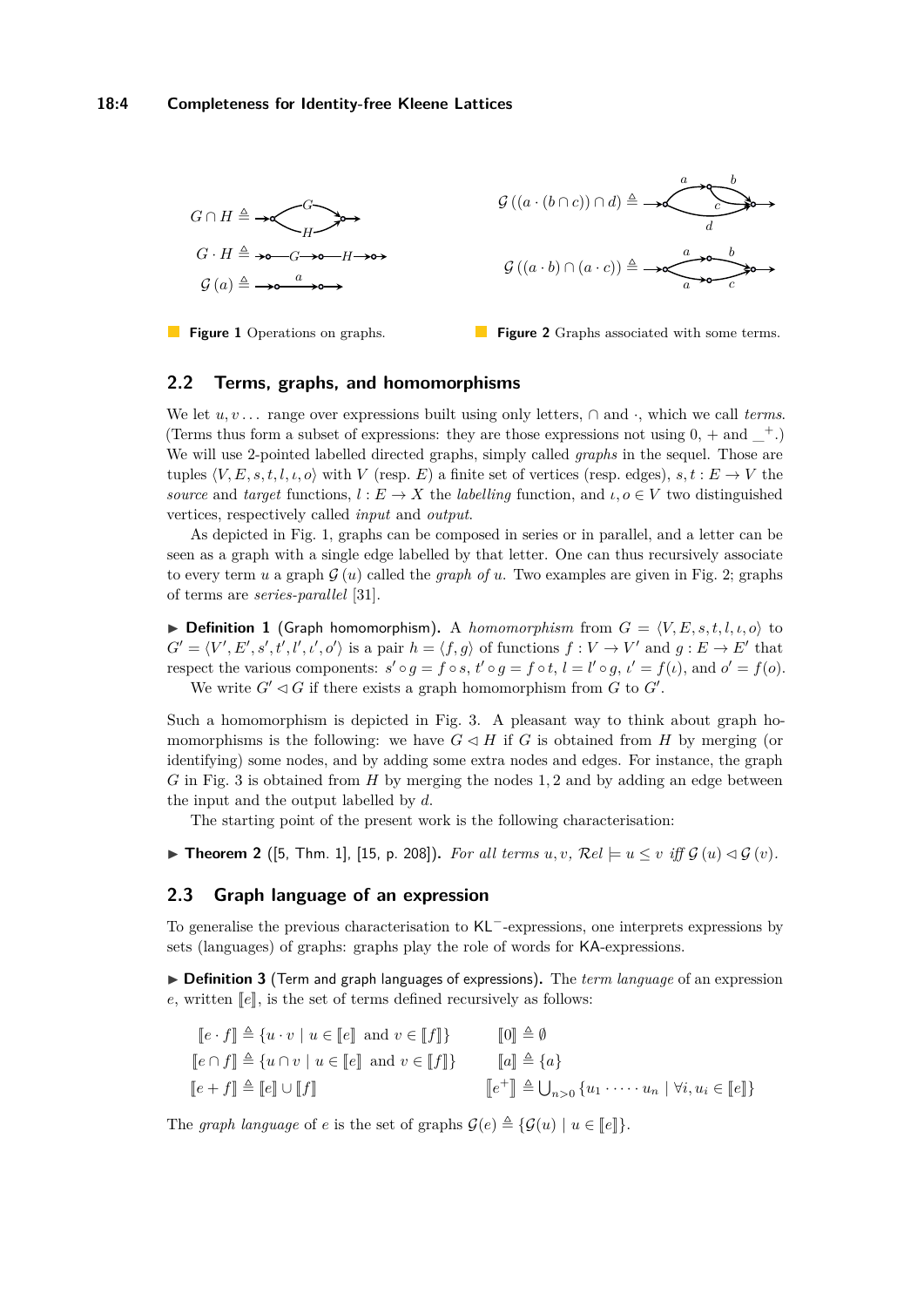<span id="page-4-0"></span>

<span id="page-4-1"></span>Note that for every term  $u$ ,  $\llbracket u \rrbracket = \{u\}$ , so that the graph language of *u* thus contains just the graph of *u*. This justifies the overloaded notation  $\mathcal{G}(u)$ . Given a set *S* of graphs, we write  $\leq S$  for its downward closure w.r.t.  $\lhd: \leq S \triangleq \{G \mid G \lhd G', G' \in S\}$ . We obtain:

<span id="page-4-2"></span>▶ **Theorem 4** ([\[10,](#page-15-13) Thm. 6]). *For all expressions*  $e, f$ ,  $\mathcal{R}el \models e \leq f$  *iff*  $\lhd \mathcal{G}(e) \subseteq \lhd \mathcal{G}(f)$ .

### **2.4 Petri automata**

We recall the notion of Petri automata [\[10,](#page-15-13) [11\]](#page-15-14), an automata model that recognises precisely the graph languages of our expressions.

 $\triangleright$  **Definition 5** (Petri Automaton). A *Petri automaton (PA)* over the alphabet *X* is a tuple  $\mathscr{A} = \langle P, \mathcal{T}, \iota \rangle$  where:

- *P* is a finite set of *places*,
- $\blacksquare$   $\mathcal{T} \subseteq \mathcal{P}(P) \times \mathcal{P}(X \times P)$  is a set of *transitions*,
- $\blacksquare$  *ι*  $\in$  *P* is the *initial place* of the automaton.

For each transition  $t = \langle ^4t, t^{\flat} \rangle \in \mathcal{T}$ ,  $^4t$  is assumed to be non-empty;  $^4t \subseteq P$  is the *input of t*; and  $t^{\infty} \subseteq X \times P$  is the *output of*  $t$ . We write  $\pi_2(t^{\infty}) \triangleq \{p \mid \exists a, \langle a, p \rangle \in t^{\infty}\}\)$  for the set of the output places of *t*. Transitions with empty outputs are called *final*.

A PA is depicted in Fig. [4:](#page-4-0) places are represented by circles and transitions by squares.

Let us now recall the operational semantics of PA. Fix a PA  $\mathscr{A} = \langle P, \mathcal{T}, \iota \rangle$  for the remainder of this section. A *state* of this automaton is a set of places. In a given state  $S \subseteq P$ , a transition  $t = \langle {}^4t, t^{\flat} \rangle$  is *enabled* if  ${}^4t \subseteq S$ . In that case, we may fire *t*, leading to a new state  $S' = (S \setminus {}^{\triangleleft} t) \cup \pi_2 (t^{\triangleright})$ . We write  $S \stackrel{t}{\rightarrow} \mathscr{A} S'$  in this case.

**▶ Definition 6** (Run of a PA). A *run* is a sequence  $\langle S_1, t_1, S_2, \ldots, t_{n-1}, S_n \rangle$ , where  $S_i$  are states,  $t_i$  are transitions such that  $S_i \stackrel{t_i}{\rightarrow} \mathscr{A} S_{i+1}$  for every  $i \in [1, n-1]$ ,  $S_1 = \{i\}$  and  $S_n = \emptyset$ .

A run of the PA from Fig. [4](#page-4-0) is depicted in Fig. [5;](#page-4-1) this run gives rise to a graph, depicted in Fig. [6;](#page-4-1) see [\[11,](#page-15-14) Def. 3] for a formal definition in the general case.

**Definition 7** (Graph language of a PA). The *graph language of a PA*  $\mathscr A$ , written  $\mathcal G(\mathscr A)$ , consists of the graphs of its runs.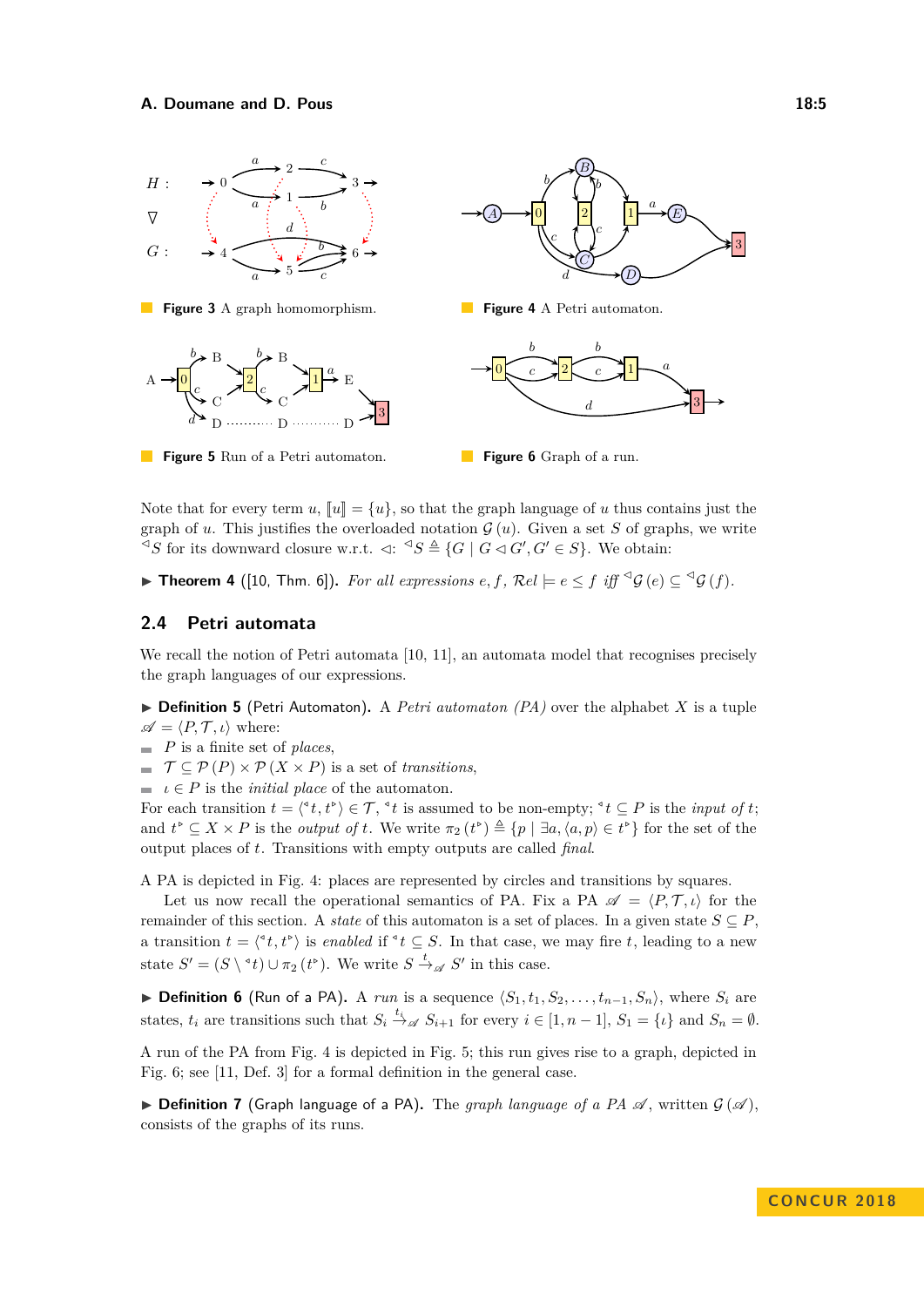$$
e \cap (f \cap g) = (e \cap f) \cap g \qquad e \cap f = f \cap e \qquad e \cap e = e
$$
  
\n
$$
e \cap (f + g) = (e \cap f) + (e \cap g) \qquad e \cap (e + f) = e \qquad e + (e \cap f) = e
$$
  
\n
$$
e + (f + g) = (e + f) + g \qquad e + f = f + e \qquad e + e = e
$$
  
\n
$$
e \cdot (f \cdot g) = (e \cdot f) \cdot g \qquad e \cdot (f + g) = e \cdot f + e \cdot g \qquad (e + f) \cdot g = e \cdot g + f \cdot g \qquad e + 0 = e \qquad e \cdot 0 = 0 = 0 \cdot e
$$
  
\n
$$
e + e \cdot e^+ = e^+ = e + e^+ \cdot e \qquad e \cdot f + f = f \Rightarrow e^+ \cdot f + f = f \qquad f \cdot e + f = f \Rightarrow f \cdot e^+ + f = f
$$



PA are assumed to be *safe* (in standard Petri net terminology, places contain at most one *token* at any time – whence the definition of states as sets rather than multisets) and to accept only series-parallel graphs. These two conditions are decidable [\[11\]](#page-15-14). Here we moreover assume that all PA have the same set of places *P*.

PA and KL<sup>-</sup>-expressions denote the same class of graph languages:

- <span id="page-5-2"></span>▶ Theorem 8 (Kleene theorem [\[11,](#page-15-14) Thm. 18]).
- (i) For every expression *e*, there is a Petri automaton  $\mathscr A$  such that  $\mathcal G$  (*e*) =  $\mathcal G$  ( $\mathscr A$ ).
- (ii) *Conversely, for every Petri automaton*  $\mathscr A$ , there is an expression *e* such that  $\mathcal G$  (*e*) =  $G(\mathscr{A})$ .

# <span id="page-5-0"></span>**3 Axiomatisation and structure of completeness proof**

Let us introduce now our axiomatisation.

- I **Definition 9.** The axioms of KL<sup>−</sup> are the union of
- $\blacksquare$  the axioms of identity-free Kleene algebra (KA<sup>-</sup>) [\[23\]](#page-16-7), and
- **■** the axioms of a distributive lattice for  ${+,\cap}$ .
- It is easy to check that those axioms are valid for binary relations, whence soundness of KL<sup>−</sup>:

**► Theorem 10** (Soundness). *If*  $KL^ \vdash e \leq f$  *then*  $Rel \models e \leq f$ *.* 

The rest the paper is devoted the converse implication, which thanks to Thm. [4](#page-4-2) amounts to:

<span id="page-5-1"></span>▶ Theorem 11 (Completeness). *If*  $\mathcal{G}(e) \subseteq \mathcal{G}(f)$  *then* KL<sup>-</sup>  $\vdash e \leq f$ .

The following very weak form of Thm. [11](#page-5-1) is easy to obtain from the results in the literature:

<span id="page-5-4"></span>**► Proposition 1.** *For all terms*  $u, v, \mathcal{G}(u) \triangleleft \mathcal{G}(v)$  *entails*  $KL^ \vdash u \leq v$ *.* 

**Proof.** Follows from Thm. [4,](#page-4-2) completeness of semilattice-ordered semigroups [\[4\]](#page-15-20) for relational models, and the fact the the axioms of KL<sup>−</sup> entail those of semilattice-ordered semigroups.  $\blacktriangleleft$ 

As explained in the introduction, our first step consists in proving KL<sup>−</sup> completeness w.r.t. strict graph language inclusions, *i.e.*, not modulo homomorphisms:

<span id="page-5-3"></span>I **Theorem 12** (Completeness for strict language inclusions)**.** *If* G(*e*) ⊆ G(*f*) *then* KL<sup>−</sup> ` *e* ≤ *f.*

The proof is given in Sect. [4.](#page-6-0) Our second step is to get the following theorem (Sect. [6\)](#page-11-0):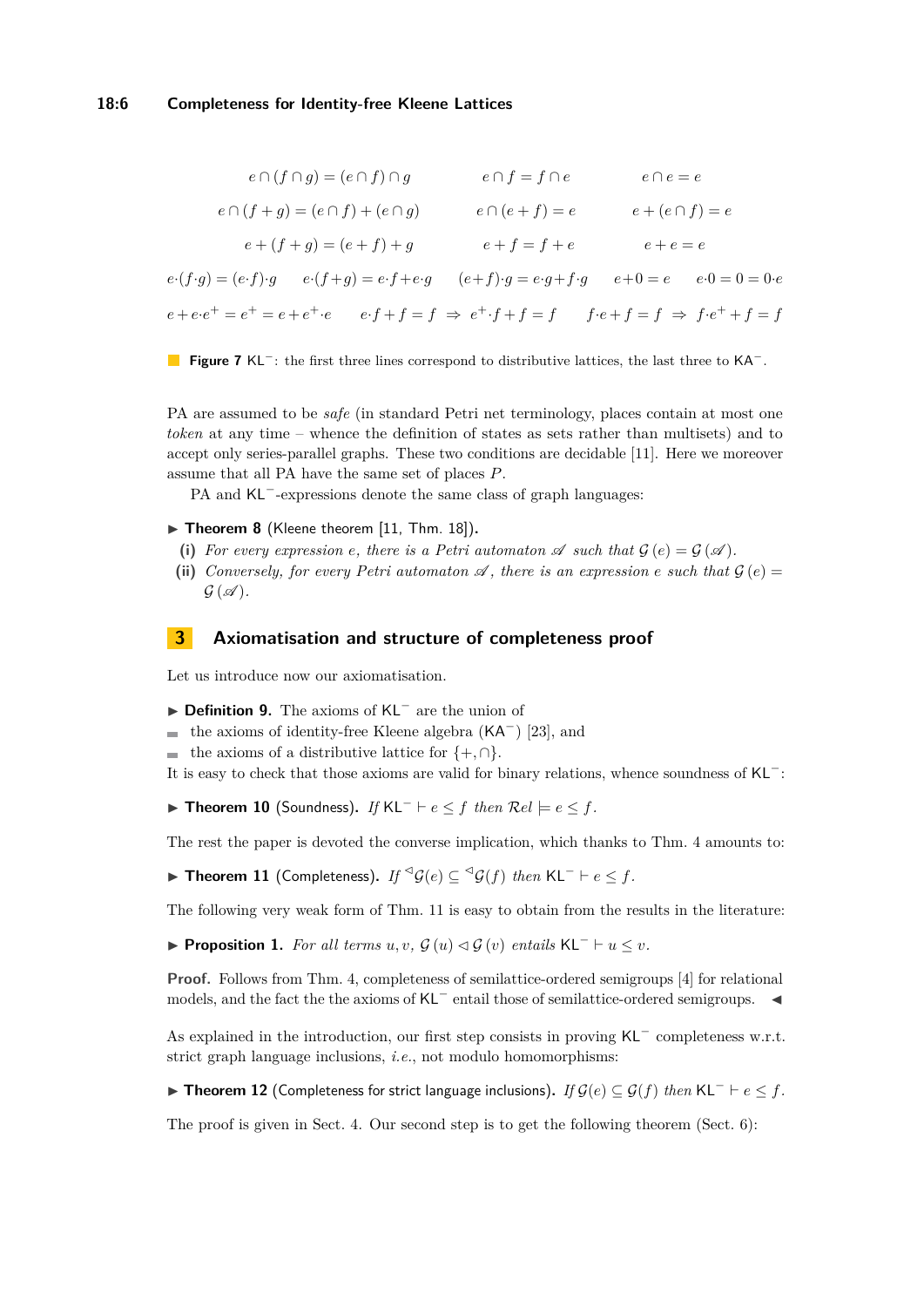<span id="page-6-3"></span>▶ Theorem 13 (Synchronised Kleene Theorem). *If*  $\mathscr{A}, \mathscr{B}$  are PA such that  ${}^{\leq} \mathcal{G}(\mathscr{A}) \subseteq {}^{\leq} \mathcal{G}(\mathscr{B})$ , *then there are expressions e, f such that:*

$$
\mathcal{G}(\mathscr{A}) = \mathcal{G}(e), \quad \mathsf{KL}^{-} \vdash e \leq f, \quad \text{and} \quad \mathcal{G}(f) \subseteq \mathcal{G}(\mathscr{B}).
$$

The key observation for the proof is that the state-removal procedure used to transform a PA into a KL<sup>−</sup> expression is highly non-deterministic. When considering two PA at a time, one can use this flexibility in order to synchronise the computation of the two expressions, so that they become easier to compare axiomatically. The concrete proof is quite technical and requires us to first recall many concepts from the proof [\[11\]](#page-15-14) of Thm. [8\(](#page-5-2)ii) (Sect. [5\)](#page-6-1); it heavily relies on both Thm. [12](#page-5-3) and Prop. [1.](#page-5-4)

Completeness of KL<sup>−</sup> follows using Thm. [8\(](#page-5-2)i) and Thm. [12](#page-5-3) as explained in the introduction.

# <span id="page-6-0"></span>**4 Completeness for strict language inclusion**

Recall that the graph language of an expression  $e, \mathcal{G}(e)$ , is defined as the set of graphs of the term language of  $e$ ,  $\llbracket e \rrbracket$ . We first prove that KL<sup> $-$ </sup> is complete for term language inclusions:

<span id="page-6-2"></span>**► Proposition 2.** *If*  $\llbracket e \rrbracket \subseteq \llbracket f \rrbracket$  *then*  $\mathsf{KL}^- \vdash e \leq f$ *.* 

**Proof.** We follow a technique similar to the one recently used in [\[24\]](#page-16-8). We consider the maximal KA<sup>−</sup>-subexpressions, and we compute the atoms of the Boolean algebra of word languages generated by those expressions. By  $\text{KA}^-$  completeness [\[19,](#page-15-11) [23\]](#page-16-7), we get  $\text{KA}^-$  (and thus KL<sup>−</sup>) proofs that those are equal to appropriate sums of atoms. We distribute the surrounding intersections over those sums and replace the resulting intersections of atoms by fresh letters. This allows us to proceed recursively (on the intersection-depth of the terms), using substitutivity to recover a  $KL^-$  proof of the starting inequality.

The difference between the term language and the graph language is that intersection is interpreted as an associative and commutative operation in the latter. We bury this difference by defining a 'saturation' function *s* on KL<sup>−</sup>-expressions such that for all *e*,

(†) KL<sup>-</sup>  $\vdash s(e) = e$ , and (<u>†)</u>  $[s(e)] = \{u \mid \mathcal{G}(u) \in \mathcal{G}(e)\}\$ .

Intuitively, this function uses distributivity and idempotency of sum to replace all intersections appearing in the expression by the sum of all their equivalent presentations modulo associativity and commutativity. For instance,  $s(a \cap (b \cap c))$  is a sum of twelve terms (six choices for the ordering times two choices for the parenthesing). Technically, one should be careful to expand the expression first by maximally distributing sums, in order to make all potential n-ary intersections apparent. For instance,  $((a \cap b) + d) \cap c$  expands to  $((a \cap b) \cap c) + (d \cap c)$  so that its saturation is a sum of twelve plus two terms. For the same reason, all iterations should be unfolded once: we unfold and expand  $(a \cap b)^+ \cap c$  into  $((a \cap b) \cap c) + ((a \cap b) \cdot (a \cap b)^+ \cap c)$ before saturating it. We finally obtain Thm. [12](#page-5-3) using (‡), Prop. [2,](#page-6-2) and (†):

$$
\mathcal{G}(e) \subseteq \mathcal{G}(f) \quad \Rightarrow \quad [s(e)] \subseteq [s(f)] \quad \Rightarrow \quad \mathsf{KL}^- \vdash s(e) \leq s(f) \quad \Rightarrow \quad \mathsf{KL}^- \vdash e \leq f
$$

# <span id="page-6-1"></span>**5 Kleene theorem for Petri automata**

To prove the synchronised Kleene theorem (Thm. [13\)](#page-6-3), we cannot use the Kleene theorem for PA (Thm. [8\)](#page-5-2) as a black box: we use in a fine way the algorithm underlying the proof of the second item. We thus explain how it works [\[11\]](#page-15-14) in details.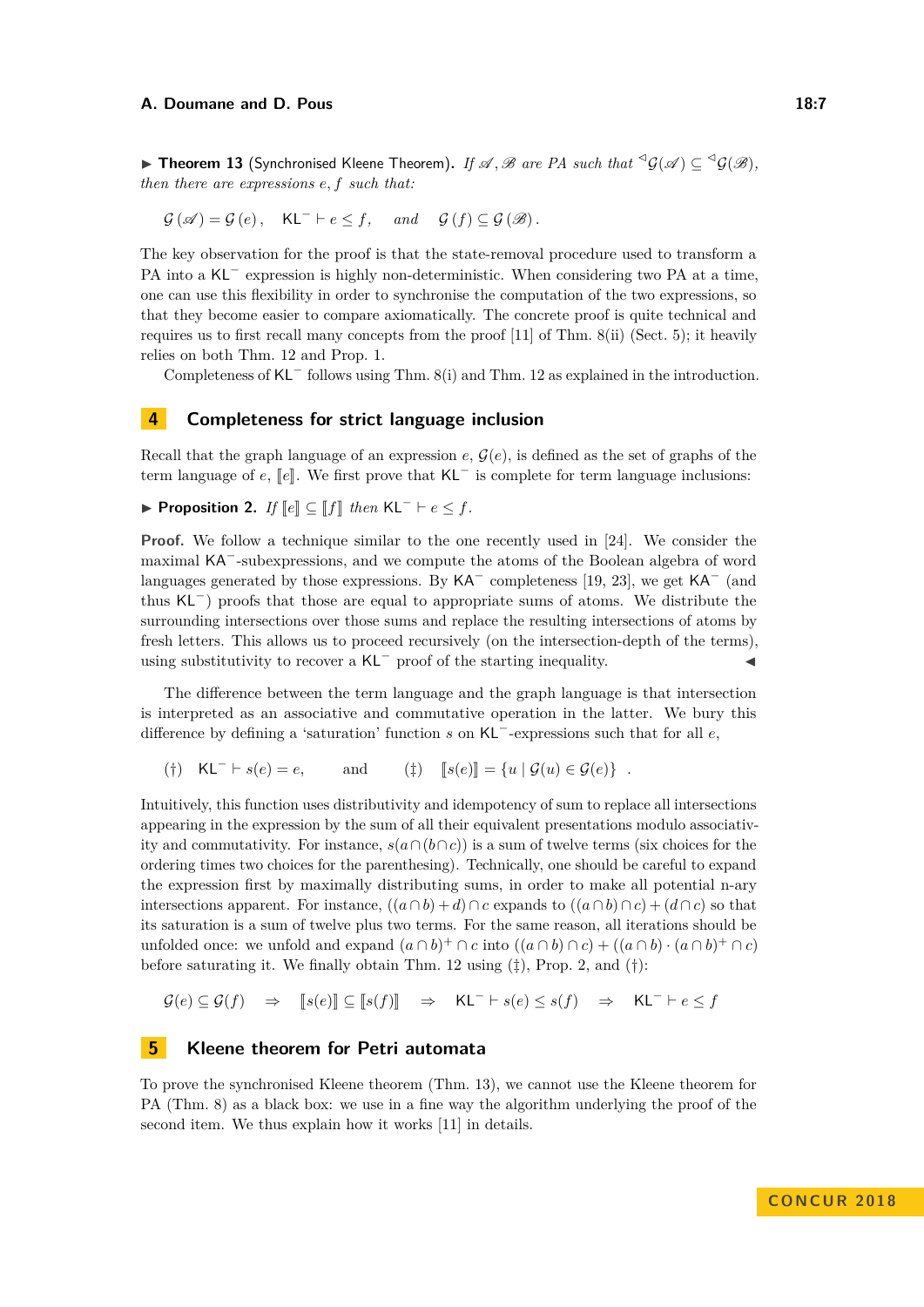<span id="page-7-0"></span>

**Figure 8** Rewriting rules for state-removal procedure.

Recall that to transform an NFA  $\mathscr A$  to a regular expression  $e$ , one rewrites it using the rules of Fig. [8](#page-7-0) until one reaches an automaton where there is a unique transition from the initial state to the final one, labelled by an expression *e*. While doing so, one goes through generalised NFA, whose transitions are labelled by regular expressions instead of letters.

We use the same technique for PA: we start by converting the PA into a NFA over a richer alphabet, which we call a *Template Automaton (TA)*, then we reduce this automaton using the rules of Fig. [8](#page-7-0) until we get a single transition labelled by the desired expression.

To get some intuitions about the way we convert a PA into an NFA, consider the run in Fig. [5](#page-4-1) and its graph in Fig. [6.](#page-4-1) One can decompose the run and the graph as follows:



The graph can thus be seen as a word over an alphabet of 'boxes', and the run as a path in an NFA whose states are sets of places of the PA. The letters of the alphabet, the above boxes, can be seen as 'slices of graphs'; they arise naturally from the transitions of the starting PA (Fig. [4](#page-4-0) in this example).

### **5.1 Template automata**

In order to make everything work, we need to refine both this notion of states and this notion of boxes to define template automata:

- states (sets of places) are refined into *types*. We let  $\sigma$ ,  $\tau$  range over types. A type is a tree whose leaves are labelled by places. When we forget the tree structure of a type  $\tau$ , we get a a state  $\bar{\tau}$ . See [\[11,](#page-15-14) Def. 10] for a formal definition of types, which is not needed here. We call *singleton types* those types whose associated state is a singleton.
- letters will be *templates*: finite sets of boxes like depicted above but with edges labelled with arbitrary KL<sup>−</sup>-expressions; we define those formally below.

Given a directed acyclic graph (DAG)  $G$ , we write min  $G$  (resp. max  $G$ ) for the set of its sources (resp. sinks). A DAG is non-trivial when it contains at least one edge.

**► Definition 14** (Boxes). Let  $\sigma, \tau$  be types. A *box* from  $\sigma$  to  $\tau$  is a triple  $\langle \overrightarrow{\mathfrak{p}}, G, \overleftarrow{\mathfrak{p}} \rangle$  where *G* is a non-trivial DAG with edges labelled in Exp<sub>*X*</sub>,  $\overrightarrow{p}$  is a map from  $\overrightarrow{\sigma}$ , the *input ports*, to the vertices of *G*, and  $\overleftarrow{\mathfrak{p}}$  is a bijective map from  $\overline{\tau}$ , the *output ports*, to max *G*, and where an additional condition relative to types holds [\[11,](#page-15-14) Def. 11]. (This condition can be kept abstract here.) A *basic* box is a box labelled with letters rather than arbitrary expressions. A *1-1* box is a box between singleton types.

We let  $\alpha$ ,  $\beta$  range over boxes and we write  $\beta$  :  $\sigma \to \tau$  when  $\beta$  is a box from  $\sigma$  to  $\tau$ .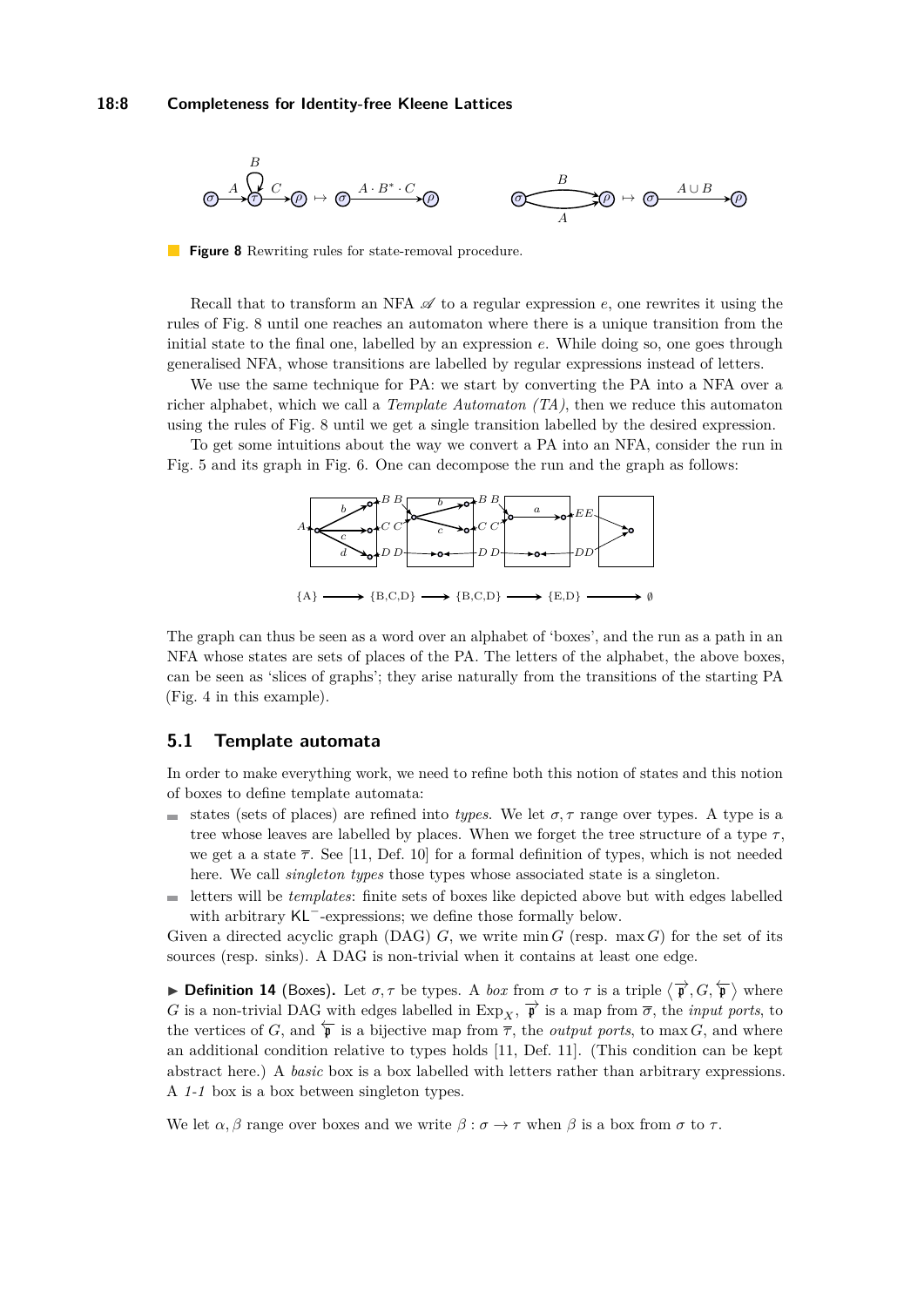<span id="page-8-0"></span>

We represent boxes graphically as in Fig. [9.](#page-8-0) Inside the rectangle is the DAG, with the input ports on the left-hand side and the output ports on the right-hand side. The maps  $\vec{p}$ and  $\overline{p}$  are represented by the arrows going from the ports to vertices inside the rectangle. Note that unlike  $\overleftarrow{\mathfrak{p}}$ , the map  $\overrightarrow{\mathfrak{p}}$  may reach inner nodes of the DAG. 1-1 boxes are those with exactly one input port and one output port.

Boxes compose like in a category: if  $\alpha : \sigma \to \tau$  and  $\beta : \tau \to \rho$  then we get a box  $\alpha \cdot \beta : \sigma \to \rho$  by putting the graph of  $\alpha$  to the left of the graph of  $\beta$ , and for every port  $p \in \overline{\tau}$ , we identify the node  $\overline{\mathfrak{p}_1}(p)$  with the node  $\overrightarrow{\mathfrak{p}_2}(p)$ . For instance the third box in Fig. [9](#page-8-0) is obtained by composing the first two.

The key property enforced by the condition on types (kept abstract here) is the following:

<span id="page-8-1"></span> $\blacktriangleright$  **Lemma 15.** *A 1-1 box is just a series-parallel 2-pointed graph labelled in*  $Exp_X$ *.* 

Accordingly, one can extract a KL<sup>−</sup>-expression from any 1-1 box *β*, which we write *e* (*β*) and call its *expression*.

**Definition 16** (Templates). A *template*  $\Gamma : \sigma \to \tau$  is a finite set of boxes from  $\sigma$  to  $\tau$ . A *1-1 template* is a template of 1-1 boxes. The *expression* of a 1-1 template, written *e* (Γ), is the sum of the expressions of its boxes.

Templates can be composed like boxes, by computing all pairwise box compositions.

**► Definition 17** (Box language of a template). A basic box is *generated* by a box *β* if it can be obtained by replacing each edge  $x \xrightarrow{e} y$  of its DAG by a graph  $G' \in \mathcal{G}(e)$  with input vertex *x* and output vertex *y*. The *box language* of a template Γ, written  $\mathcal{B}(\Gamma)$ , is the set of basic boxes generated by its boxes.

As expected, the box language of a template  $\Gamma : \sigma \to \tau$  only contains boxes from  $\sigma$  to  $\tau$ . Thanks to Lem. [15,](#page-8-1) when Γ is a 1-1 template, its box language can actually be seen as a set of graphs, and we have:

<span id="page-8-2"></span>**Proposition 3.** *For every 1-1 template*  $\Gamma$ *, we have*  $\mathcal{B}(\Gamma) = \mathcal{G}(e(\Gamma)).$ 

We can finally define template automata:

▶ **Definition 18** (Template automaton (TA)). A *template automaton* is an NFA whose states are types, whose alphabet is the set of templates, whose transitions are of the form  $\langle \sigma, \Gamma, \tau \rangle$ where  $\Gamma : \sigma \to \tau$ , and with a single initial state and a single accepting state which are singleton types. A *basic TA* is a TA whose all transitions are labelled by basic boxes.

By definition, a word accepted by a TA is a sequence of templates that can be composed into a single 1-1 template Γ, and thus gives rise to a set of graphs B(Γ). The *graph language of a TA*  $\mathscr E$ , written  $\mathscr G(\mathscr E)$ , is the union of all those sets of graphs.

An important result of [\[11\]](#page-15-14) is that we can translate every PA into a TA: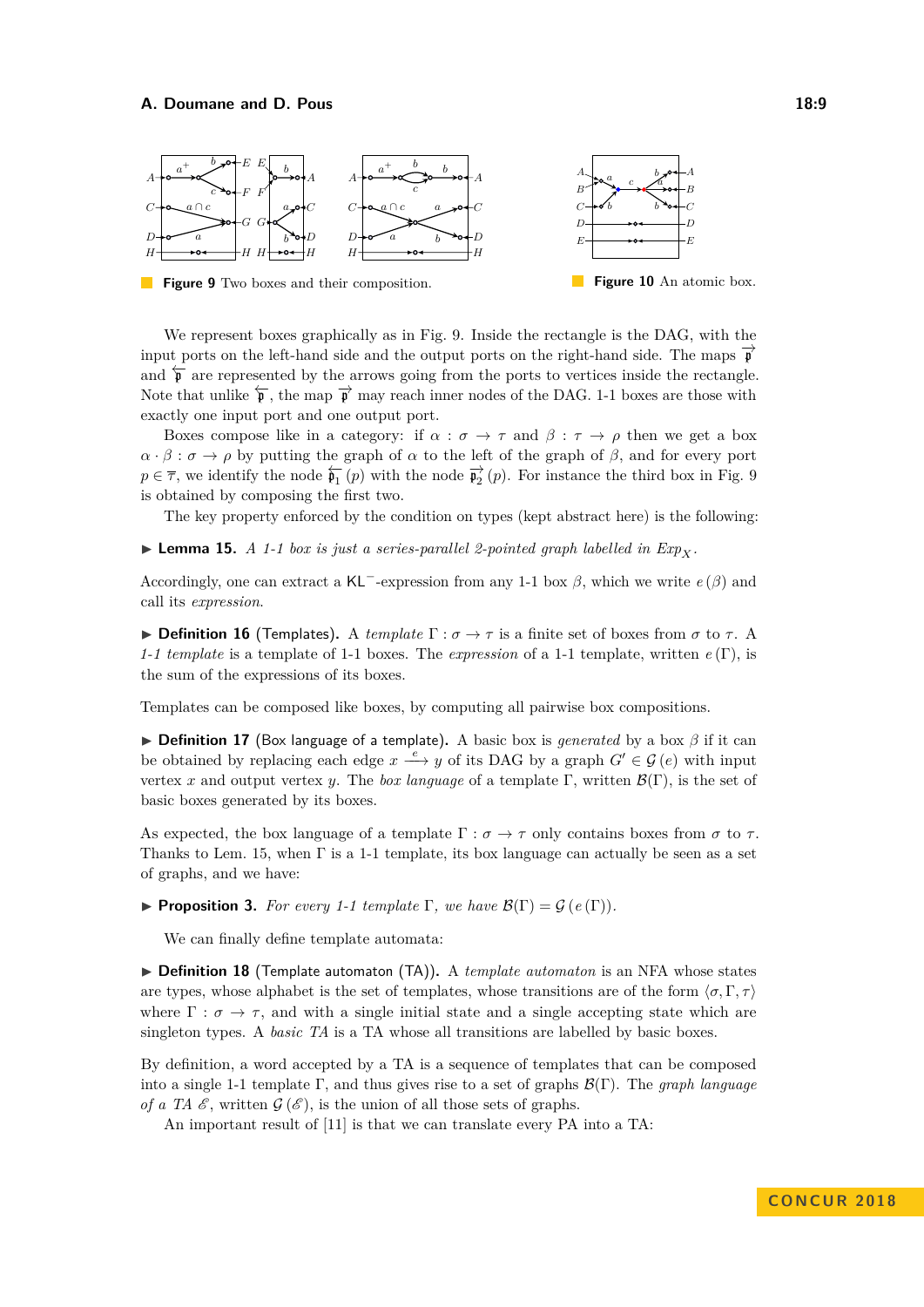<span id="page-9-0"></span>**Proposition 4.** For every PA  $\mathscr A$ , there exists a basic TA  $\mathscr E$  such that  $\mathcal G(\mathscr A) = \mathcal G(\mathscr E)$ .

TA were defined so that they can be reduced using the state-removal procedure from Fig. [8.](#page-7-0) Templates can be composed sequentially and are closed under unions, so that now we only miss an operation \_<sup>∗</sup> on templates to implement the first rule. Since we work in an identityfree (and thus star-free) setting, it suffices to define a strict iteration operation  $\pm$ ; and to rely on the following shorthands  $\Delta \cdot \Gamma^* = \Delta \cup \Delta \cdot \Gamma^+$  and  $\Gamma^* \cdot \Delta = \Delta \cup \Gamma^+ \cdot \Delta$ .

Such an operation is provided in [\[11\]](#page-15-14):

▶ **Proposition 5.** *There exists a function*  $_+$  *on templates such that if the TA obtained from a* PA  $\mathscr A$  *through Prop.* [4](#page-9-0) *reduces to a TA*  $\mathscr E$  *by the rules in Fig.* [8,](#page-7-0) *then*  $\mathscr G(\mathscr A) = \mathscr G(\mathscr E)$ . <sup>[1](#page-9-1)</sup>

One finally obtains the Kleene theorem for PA by reducing the TA until it consists of a single transition labelled by a 1-1 template Γ: at this point, *e* (Γ) is the desired KL−-expression.

### **5.2 Computing the iteration of a template**

We need to know how the above template iteration can be defined to obtain our synchronised Kleene theorem, so that we explain it in this section. This section is required only to understand how we define a synchronised iteration operation in Sect. [6.](#page-11-0)

First notice that templates on which we need to compute  $\_\,^+$  are of type  $\sigma \to \sigma$ . We first define this operation for a restricted class of templates, which we call *atomic*.

 $\blacktriangleright$  **Definition 19** (Atomic boxes and templates, Support). A box  $\beta = \langle \overrightarrow{\mathfrak{p}}, G, \overleftarrow{\mathfrak{p}} \rangle : \sigma \to \sigma$  is *atomic* if its graph has a single non-trivial connected component *C*, and if for every vertex *v* outside *C*, there is a unique port  $p \in \overline{\sigma}$  such that  $\overrightarrow{p}(p) = \overleftarrow{p}(p) = v$ . An *atomic template* is a template composed of atomic boxes.

The *support* of a box  $\beta : \sigma \to \sigma$  is the set  $supp(\beta) \triangleq \{p \mid \overrightarrow{\mathbf{p}}(p) \neq \overleftarrow{\mathbf{p}}(p)\}$ . The support of a template is the union of the supports of its boxes.

The following property of atomic boxes, makes it possible to compute their iteration:

I **Lemma 20** ([\[11,](#page-15-14) Lem. 7.18])**.** *The non-trivial connected component of an atomic box β* : *σ* → *σ always contains a vertex c, s.t. for every port p mapped inside that component, all paths from*  $\vec{p}(p)$  *to a maximal vertex visit c. We call such a vertex a bowtie for*  $\beta$ *.* 

Notice that the bowtie of a box is not unique. For instance, the atomic box in Fig. [10](#page-8-0) contains two bowties: the blue and the red nodes.

We compute the iteration of an atomic box as follows. First choose a bowtie for this box, then split it at the level of this node into the product  $\alpha = \beta \cdot \gamma$ . The box  $\gamma \cdot \beta$  is 1-1, we can thus extract from it a term  $e(\gamma \cdot \beta)$ . We set  $\alpha^+$  to be the template consisting of  $\alpha$  and the box obtained from  $\alpha$  by replacing the bowtie by an edge labelled  $e(\gamma \cdot \beta)^+$ . For the sake of conciseness, we denote this two-box template as on the right below, with an edge labelled with a starred expression.



<span id="page-9-1"></span><sup>&</sup>lt;sup>1</sup> This statement is not simpler because, unfortunately, there is no function  $t$  on templates such that  $\mathcal{B}(\Gamma^+) = \mathcal{B}(\Gamma)^+$ ).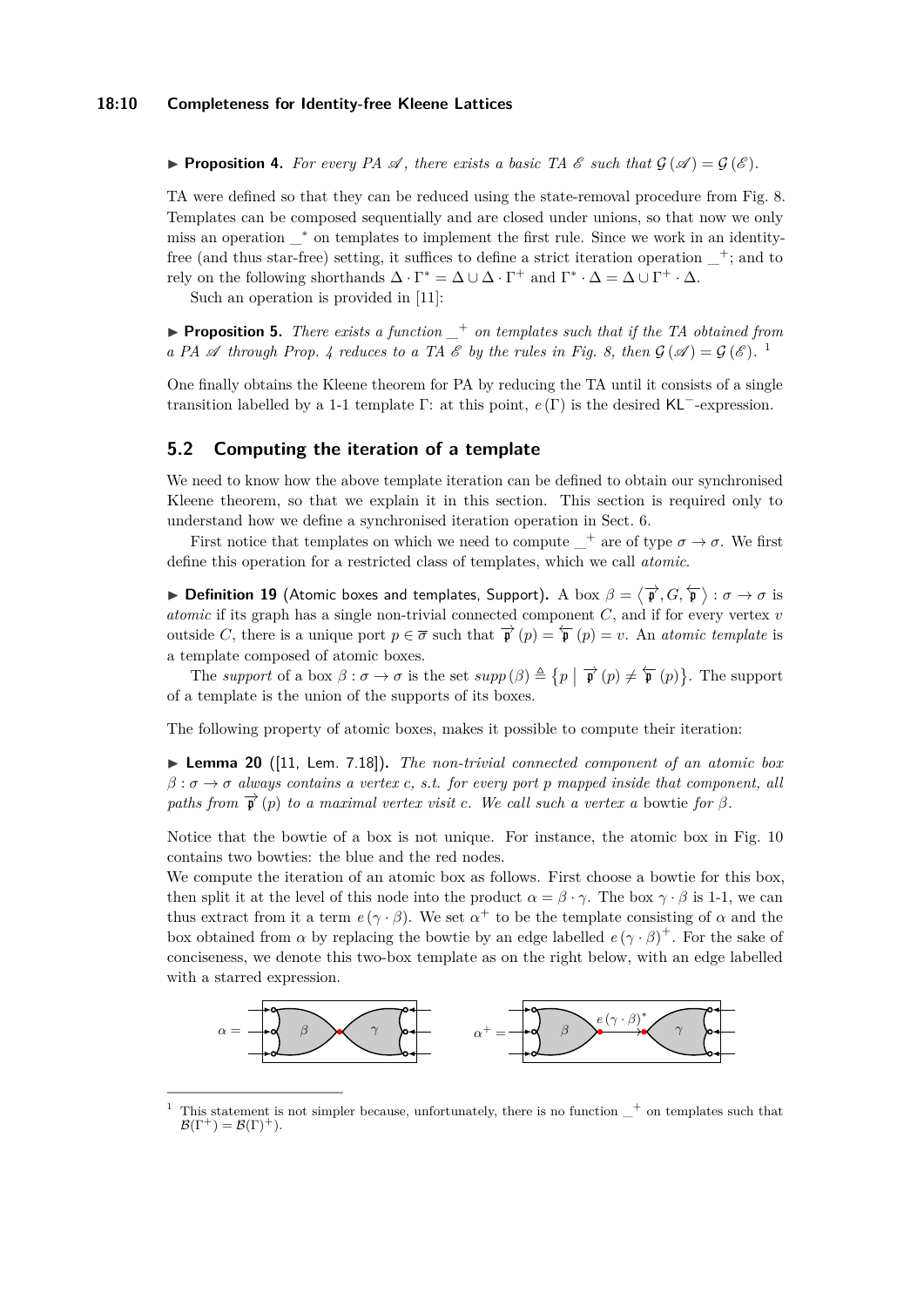<span id="page-10-0"></span>**Data:** Atomic template Γ **Result:** A template  $\Gamma^+$  s.t.  $\mathcal{B}(\Gamma^+) = \mathcal{B}(\Gamma)^+$ **if**  $\Gamma = \emptyset$  **then** Return ∅ **else** Write  $\Gamma = \Delta \cup \{\alpha\} \cup \Sigma$  such that  $supp(\Delta) \subseteq supp(\alpha)$  and  $supp(\Sigma) \cap supp(\alpha) = \emptyset;$ Choose a bowtie for *α*; Split  $\alpha$  into  $\beta \cdot \gamma$  at the level of this bowtie; Return  $(\Delta^+ \cdot \Sigma^*) \cup (\Delta^* \cdot \Sigma^+) \cup (\Delta^* \cdot \delta \cdot \Delta^* \cdot \Sigma^*),$ where  $\delta$  is the two-box template depicted on the right.



**end**

**Figure 11** Iteration of an atomic template.

It is not difficult to see that  $\mathcal{B}(\alpha^+) = \mathcal{B}(\alpha)^+$ . Depending on the bowtie we have chosen, the box  $\alpha^+$  will be different. This is why we will write  $\alpha^+_{\bowtie}$  to say that the bowtie  $\bowtie$  has been selected for the computation of the iteration.

Now we need to generalise this construction to compute the iteration of an atomic template. For this, we need the following property, saying that the supports of atomic boxes of the same type are either disjoint or comparable:

 $\blacktriangleright$  **Lemma 21.** *For all atomic boxes*  $\beta, \gamma : \sigma \to \sigma$ *, we have either 1) supp* ( $\beta$ ) ⊆ *supp* ( $\gamma$ )*, or 2)*  $supp(\gamma) \subseteq supp(\beta)$ , or 3)  $supp(\beta) \cap supp(\gamma) = \emptyset$ .

We can compute the iteration of an atomic template by the algorithm in Fig. [11;](#page-10-0) intuitively, atomic boxes with disjoint support can be iterated in any order: they cannot interfere; in contrast, atomic boxes with small support must be computed before atomic boxes with strictly larger support: the iteration of the latter depends on that of the former. (Also note that since  $supp(\Delta) \subset supp(\alpha)$  we have also  $supp(\Delta^+) \subset supp(\alpha)$  thus the template  $\gamma \cdot \Delta^* \cdot \beta$  is 1-1 and it gives rise to an expression  $e(\gamma \cdot \Delta^* \cdot \beta)$ .)

We finally compute the iteration of an arbitrary template  $\Gamma : \sigma \to \sigma$  as follows: from each connected component of the graph of each box in Γ stems an atomic box; let *At*(Γ) be the set of all these atomic boxes; we set  $\Gamma^+ = At(\Gamma)^+$ .

The overall algorithm contains two sources of non-determinism. First, one can partially choose in which order to process the atomic boxes. This is reflected by the choice of the box  $\alpha$ , which we will call the *pivot*. For instance if  $\Gamma = {\alpha_1, \alpha_2, \beta}$  such that  $supp(\alpha_1) = supp(\alpha_2)$ and  $supp(\beta) \cap supp(\alpha_1) = \emptyset$ , then we can choose either  $\alpha_1$  or  $\alpha_2$  as the pivot, and the computation will respectively start with the computation of  $\alpha_2^+$  or that of  $\alpha_1^+$ , yielding two distinct expressions. (In contrast, choices about boxes with disjoint support do not change the final result.) Second, every box of the template is eventually processed, and one must thus choose a bowtie for all of them. We write  $\Gamma^+_{\bowtie,\leq}$  to make explicit the choice of the bowties and the computation order.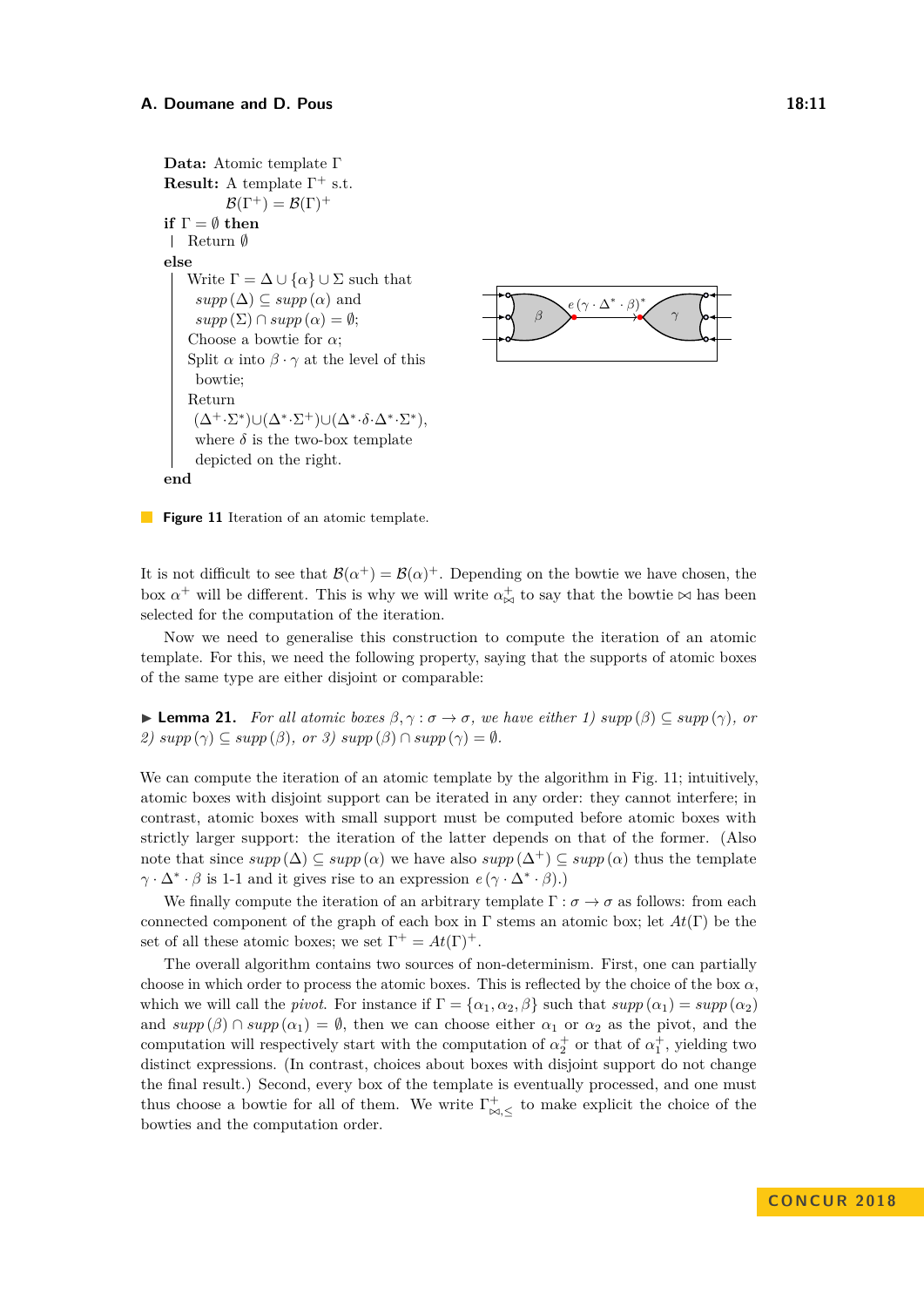#### **18:12 Completeness for Identity-free Kleene Lattices**

# <span id="page-11-0"></span>**6 Synchronised Kleene theorem for PA**

We can now prove Thm. [13.](#page-6-3) To synchronise the computation of two expressions *e, f* for two PA  $\mathscr A$ ,  $\mathscr B$  respectively, we construct a *synchronised product automaton*  $\mathscr E \times \mathscr F$  between a TA  $\mathscr E$  for  $\mathscr A$  and a TA  $\mathscr F$  for  $\mathscr B$ .

The states of this automaton are triples  $\langle \sigma, \eta, \tau \rangle$  where  $\sigma$  and  $\tau$  are types, *i.e.*, states from the TA  $\mathscr E$  and  $\mathscr F$ , and  $\eta: \overline{\tau} \to \overline{\sigma}$  is a function used to enforce coherence conditions. Its transitions have the form  $\langle \langle \sigma, \eta, \tau \rangle, \langle \Gamma, \Delta \rangle, \langle \sigma', \eta', \tau' \rangle \rangle$  where  $\langle \sigma, \Gamma, \sigma' \rangle$  is a transition of  $\mathscr{E}, \langle τ, Δ, τ' \rangle$  is a transition of  $\mathscr{F}$ , and Γ and Δ satisfy a certain condition which we call *refinement*, written  $\Gamma \leq \Delta$ .

The overall strategy is as follows. We reduce  $\mathscr{E} \times \mathscr{F}$  using the rules of Fig. [8,](#page-7-0) where the operations · and ∪ are computed pairwise. The operation \_<sup>∗</sup> is also computed pairwise, but in a careful way, exploiting the non-determinism of this operation to ensure that we maintain the refinement relation. We eventually get a single transition labelled by a pair of 1-1 templates Γ and  $\Delta$  such that  $\mathcal{B}(\Gamma) = \mathcal{G}(\mathscr{A}), \mathcal{B}(\Delta) = \mathcal{G}(\mathscr{B}),$  and  $\Gamma \leq \Delta$ . To conclude, it suffices to deduce KL<sup>-</sup>  $\vdash$  *e* (Γ)  $\leq$  *e*( $\Delta$ ) from the latter property. To sum-up, what we need to do now is:

- **Refinement:** define the refinement relation  $\leq$  on templates:
- **Initialisation:** define  $\mathscr{E} \times \mathscr{F}$  so that refinement holds;  $\mathbf{r}$
- **Stability**: show that the refinement relation is maintained during the rewriting process;  $\blacksquare$
- **Finalisation**: show that refinement between 1-1 templates entails KL<sup>−</sup> provability.  $\blacksquare$

## **6.1 Refinement relation**

We first generalise graph homomorphisms to templates; this involves dealing with multiple ports, with finite sets, and with edge labels which are now arbitrary KL<sup>−</sup>-expressions. For the latter, we do not require strict equality but KL<sup>−</sup>-derivable inequalities.

**Definition 22** (Box and template homomorphisms). Let  $\sigma, \tau, \sigma', \tau'$  be four types with two functions  $\eta : \overline{\sigma} \to \overline{\tau}$  and  $\eta' : \overline{\sigma'} \to \overline{\tau'}$ . Let  $\beta = \langle \overrightarrow{\mathbf{p}}_{\beta}, \langle V_{\beta}, E_{\beta}, s_{\beta}, t_{\beta}, l_{\beta} \rangle$ ,  $\overleftarrow{\mathbf{p}}_{\beta} \rangle$  be a box of type  $\tau \to \tau'$  and let  $\alpha = \langle \vec{\mathfrak{p}}_{\alpha}, \langle V_{\alpha}, E_{\alpha}, s_{\alpha}, t_{\alpha}, l_{\alpha} \rangle, \hat{\vec{\mathfrak{p}}}_{\alpha} \rangle$  be a box of type  $\sigma \to \sigma'$ . homomorphism from *α* to *β* is a pair  $\langle f, g \rangle$  of functions  $f : V_\alpha \to V_\beta$  and  $g : E_\alpha \to E_\beta$  s.t.:  $$ 

 $\blacksquare$   $\forall e \in E_\alpha$ ,  $\mathsf{KL}^- \vdash l_\beta \circ g(e) \leq l_\alpha(e)$ ,

■ If  $\{v\} \subseteq V_\alpha$  is a trivial connected component, so is  $f(v)$ .

 $\overrightarrow{\mathbf{p}}_{\beta} \circ \eta = f \circ \overrightarrow{\mathbf{p}}_{\alpha}$  and  $\overleftarrow{\mathbf{p}}_{\beta} \circ \eta' = f \circ \overleftarrow{\mathbf{p}}_{\alpha}$ . (We call this condition  $(\eta, \eta')$ -*compatibility*.) We write  $\beta \leq_{\eta,\eta'} \alpha$  when there exists such a homomorphism. For two templates  $\Gamma : \tau \to \tau'$ and  $\Delta : \sigma \to \sigma'$ , we write  $\Gamma \lhd_{\eta,\eta'} \Delta$  if for all  $\beta \in \Gamma$ , there exists  $\alpha \in \Delta$  such that  $\beta \lhd_{\eta,\eta'} \alpha$ .

We abbreviate  $\Gamma \lhd_{\eta,\eta'} \Delta$  as  $\Gamma \lhd \Delta$  when  $\Gamma, \Delta$  are 1-1 templates, or when  $\sigma = \tau$ ,  $\sigma' = \tau'$  and  $\eta$ ,  $\eta'$  are the identity function id. A box homomorphism is depicted in Fig. [12.](#page-12-0)

The above relation on templates is not enough for our needs; we have to extend it so that it is preserved during the rewriting process. We first write  $\Gamma \sqsubset \Delta$  when  $\mathcal{B}(\Gamma) \subset \mathcal{B}(\Delta)$ , for two templates  $\Gamma, \Delta$  of the same type. Refinement is defined as follows:

▶ Definition 23 (Refinement). We call *refinement* the relation on templates defined by  $\leq_{\eta,\eta'} \triangleq \lhd_{\eta,\eta'} \cdot (\lhd_{\mathrm{id},\mathrm{id}} \cup \sqsubseteq)^*$ , where  $\bot^*$  is reflexive transitive closure.

The following proposition shows that refinement implies provability of the expressions extracted from 1-1 templates. This gives us the finalisation step.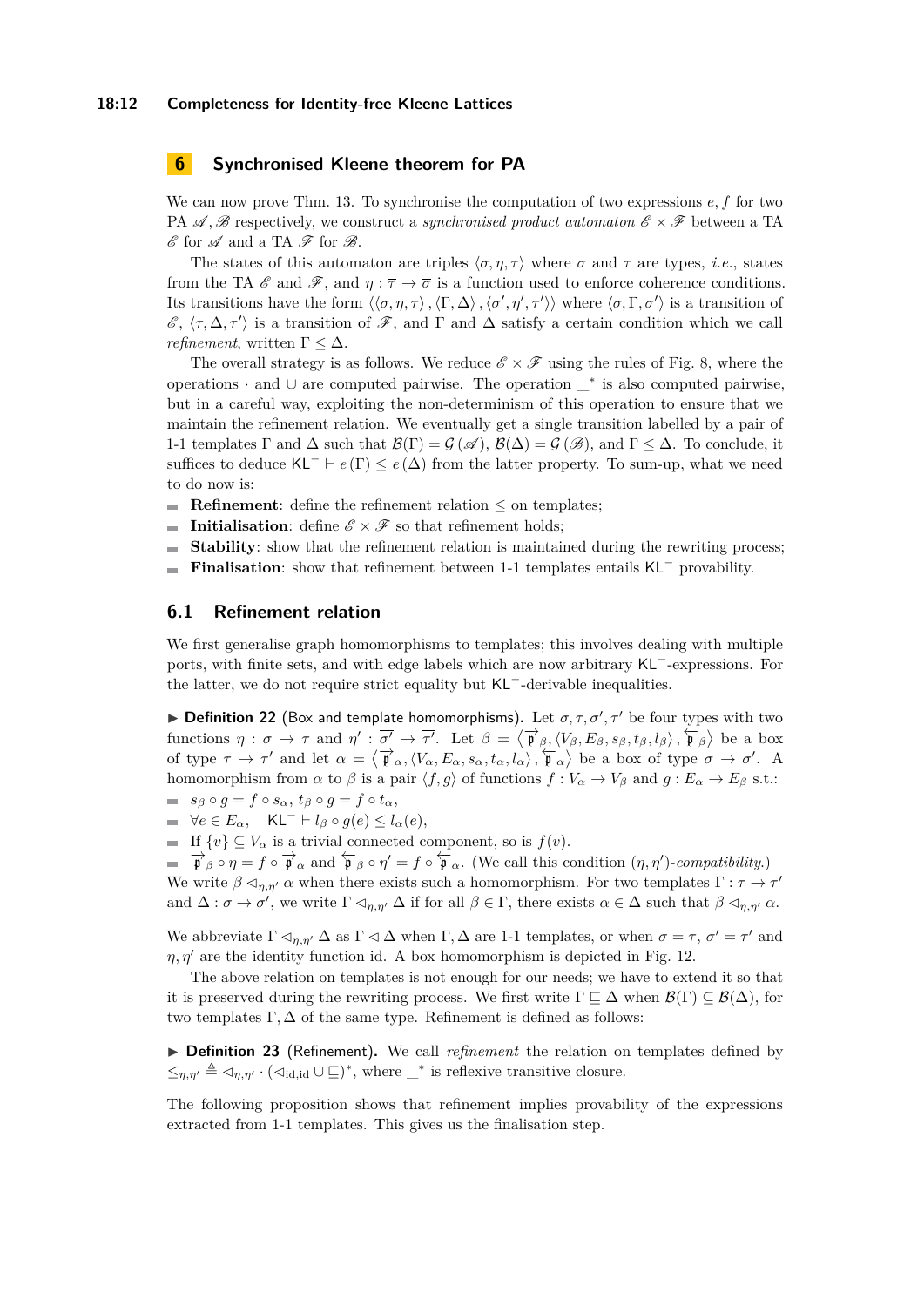<span id="page-12-0"></span>

<span id="page-12-1"></span>**► Proposition 6.** *If*  $\Delta$ ,  $\Gamma$  *are 1-1 templates such that*  $\Delta \leq \Gamma$ , *then* KL<sup>−</sup>  $\vdash$  *e*( $\Delta$ )  $\leq$  *e*( $\Gamma$ )*.* 

**Proof.** When  $\Delta \subseteq \Gamma$ , it follows from Prop. [3](#page-8-2) and Thm. [12;](#page-5-3) when  $\Delta \triangleleft \Gamma$ , it follows from Prop. [1.](#page-5-4) We conclude by transitivity.

# **6.2 Synchronised product automaton (initialisation)**

▶ Definition 24 (2-Template automata (2-TA)). A 2-template automaton is an NFA whose states are tuples of the form  $\langle \tau, \eta, \sigma \rangle$  where  $\tau, \sigma$  are types and  $\eta : \overline{\sigma} \to \overline{\tau}$ , whose alphabet is the set of pairs of templates, whose transitions are of the form  $\langle\langle \sigma, \eta, \tau\rangle, \langle \Gamma, \Delta \rangle, \langle \sigma', \eta', \tau' \rangle\rangle$ where  $\Gamma : \sigma \to \sigma', \Delta : \tau \to \tau'$ , and  $\Gamma \leq_{\eta,\eta'} \Delta$ , and with a single initial state and a single accepting state which consist of singleton types.

If T is a 2-TA, we denote by  $\pi_1(\mathcal{T})$  (resp.  $\pi_2(\mathcal{T})$ ) the automaton obtained by projecting the alphabet, the states and the transitions of  $\mathcal T$  on the first (resp. last) component. Note that  $\pi_1(\mathcal{T})$  and  $\pi_2(\mathcal{T})$  are TA.

▶ Definition 25 (Synchronised product of TA). Let  $\mathcal{E}, \mathcal{F}$  be two TA. The *synchronised product* of E and F, written  $\mathscr{E} \times \mathscr{F}$  is the 2-TA where  $\langle\langle \tau,\eta,\sigma\rangle,\langle \Gamma,\Delta\rangle,\langle \tau',\eta',\sigma'\rangle\rangle$  is a transition of  $\mathscr{E} \times \mathscr{F}$  iff  $\langle \tau, \Gamma, \tau' \rangle$  is a transition of  $\mathscr{E}, \langle \sigma, \Delta, \sigma' \rangle$  is a transition of  $\mathscr{F}$  and  $\Gamma \leq_{\eta, \eta'} \Delta$ . (And with initial and accepting states defined from those of of  $\mathscr E$  and  $\mathscr F$ .)

Note that we enforce refinement in the definition of this product, so that  $\pi_1(\mathscr{E}\times\mathscr{F})$  is a sub-automaton of  $\mathscr E$  and  $\pi_2(\mathscr E \times \mathscr F)$  is a sub-automaton of  $\mathscr F$ . Thus  $\mathcal G(\pi_1(\mathscr E \times \mathscr F)) \subseteq$  $\mathcal{G}(\mathscr{E})$  and  $\mathcal{G}(\pi_2(\mathscr{E}\times\mathscr{F}))\subseteq\mathcal{G}(\mathscr{F})$ . When  $\mathscr{E},\mathscr{F}$  are TA coming from PA  $\mathscr{A},\mathscr{B}$  such that  $\mathcal{L}_{\mathcal{G}}(\mathscr{A}) \subseteq \mathcal{L}_{\mathcal{G}}(\mathscr{B})$ , we can use the results from [\[11\]](#page-15-14) about simulations to strengthen the first inclusion into an equality:

**Find Theorem 26.** Let  $\mathscr A, \mathscr B$  be two PA,  $\mathscr E, \mathscr F$  be basic TA such that  $\mathcal G(\mathscr A) = \mathcal L(\mathscr E)$  and  $G(\mathscr{B}) = \mathcal{L}(\mathscr{F})$  *(given by Prop. [4\)](#page-9-0).* If  $\mathscr{G}(\mathscr{A}_1) \subseteq \mathscr{G}(\mathscr{A}_2)$  then:  $\mathcal{G}(\pi_1(\mathscr{E}\times\mathscr{F}))=\mathcal{G}(\mathscr{A});$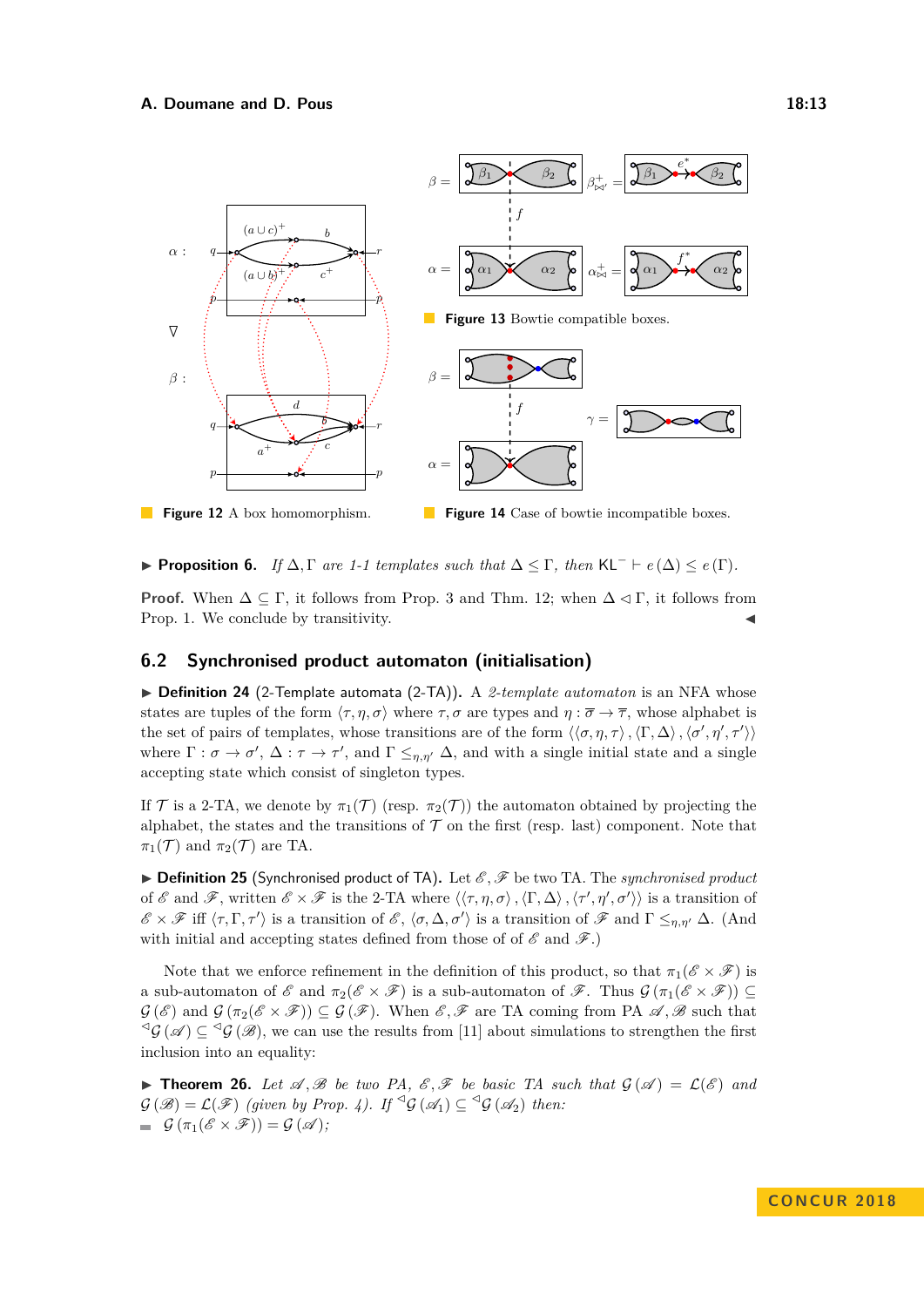$\mathcal{G}(\pi_2(\mathscr{E}\times\mathscr{F}))\subset\mathcal{G}(\mathscr{B}).$ 

**Proof.** The second point follows from the observation above. The first one comes from the sim-ulation result ([\[11,](#page-15-14) Prop. 9.10]) for PA. Indeed, if  $\mathscr{G}(\mathscr{A}) \subseteq \mathscr{G}(\mathscr{B})$ , then there is a simulation ([\[11,](#page-15-14) Def. 9.2]) between  $\mathscr A$  and  $\mathscr B$ . This implies that for every run  $\langle \tau_1, \Gamma_1, \tau_2, \ldots, \Gamma_{n-1}, \tau_n \rangle$  of  $\mathscr{E}$ , there is a run  $\langle \sigma_1, \Delta_1, \sigma_2, \ldots, \Delta_{n-1}, \sigma_n \rangle$  of  $\mathscr{F}$  and a set of mapping  $\eta_i : \overline{\sigma_i} \to \overline{\tau_i}$ ,  $i \in [1, n]$ such that  $\Gamma_i \lhd_{\eta_i, \eta_{i+1}} \Delta_i$  for every  $i \in [1, n-1]$ .

### **6.3 Maintaining refinement during reductions**

Let us finally show that refinement is stable by composition, union, and iteration.

- <span id="page-13-0"></span>**► Theorem 27** (Stability of refinement by  $\cdot$  and  $\cup$ ).
- $If \Gamma_1 \leq_{\eta,\eta'} \Gamma_2 \text{ and } \Delta_1 \leq_{\eta',\eta''} \Delta_2 \text{ then } \Gamma_1 \cdot \Delta_1 \leq_{\eta,\eta''} \Gamma_2 \cdot \Delta_2.$

*If*  $\Gamma_1 \leq_{\eta,\eta'} \Gamma_2$  *and*  $\Delta_1 \leq_{\eta,\eta'} \Delta_2$  *then*  $\Gamma_1 \cup \Delta_1 \leq_{\eta,\eta'} \Gamma_2 \cup \Delta_2$ *.* 

**Proof.** To show the first property it suffices to show the following results:

If  $\Gamma_1 \lhd_{\eta,\eta'} \Gamma_2$  and  $\Delta_1 \lhd_{\eta',\eta''} \Gamma_2$  then  $\Gamma_1 \cdot \Delta_1 \lhd_{\eta',\eta''} \Gamma_2 \cdot \Delta_2$ .  $(L_1)$ If  $\Gamma_1 \sqsubseteq \Gamma_2$  and  $\Delta_1 \sqsubseteq \Delta_2$  then  $\Gamma_1 \cdot \Delta_1 \sqsubseteq \Gamma_2 \cdot \Delta_2$ .  $(L_2)$ If  $\Gamma_1 \lhd \Gamma_2$  and  $\Delta_1 \sqsubseteq \Delta_2$  then  $\Gamma_1 \cdot \Delta_1 \lhd \Gamma_2 \cup \Delta_2$ .  $(L_3)$ 

To show  $(L_1)$ , consider a box  $\alpha_1 \in \Gamma_1$  and  $\beta_1 \in \Delta_1$ . By hypothesis, there is a box  $\alpha_2 \in \Gamma_2$ and an  $(\eta, \eta')$ -compatible homomorphism  $h = \langle f, g \rangle$  from  $\alpha_2$  to  $\alpha_1$  and a box  $\beta_2 \in \Delta_2$  and an  $(\eta', \eta'')$ -compatible homomorphism  $h' = \langle f', g' \rangle$  from  $\beta_2$  to  $\beta_1$ . Let  $h'' = \langle f'', g'' \rangle$ , where  $f''$  equals  $f$  in dom  $(f)$  and  $f'$  in dom  $(f')$ , and  $g''$  equals  $g$  in dom  $(g)$  and  $g'$  in dom  $(g')$ . Using  $(\eta, \eta')$ -compatibility of *h* and  $(\eta', \eta'')$ -compatibility of *h'*, it is easy to show that *h''* is an  $(\eta, \eta'')$ -compatible homomorphism from  $\alpha_2 \cdot \beta_2$  to  $\alpha_1 \cdot \beta_1$ , which concludes the proof of  $(L_1)$ .  $(L_2)$  follows easily from the definition of  $\subseteq$ . For  $(L_3)$ , note that  $\Delta_1 \triangleleft \Delta_1$  (we choose the identity homomorphism), thus by  $(L_1)$ , we have that  $\Gamma_1 \cdot \Delta_1 \lhd \Gamma_2 \cdot \Delta_1$ . By  $(L_2)$ , we have that  $\Gamma_2 \cdot \Delta_1 \sqsubseteq \Gamma_2 \cdot \Delta_2$ , which concludes the proof.

To show the first property, we proceed by induction on the length of the sequences justifying that  $\Gamma_1 \leq_{\eta,\eta'} \Gamma_2$  and  $\Delta_1 \leq_{\eta',\eta''} \Delta_2$ , using  $(L_1), (L_2)$  and  $(L_3)$  for the base cases.

To show the second property, we follow the same proof schema, showing results similar to  $(L_1) - (L_3)$  where  $\cdot$  is replaced by  $\cup$ .

**► Remark**. Thm. [27](#page-13-0) justifies our definition of  $\leq_{\eta,\eta'}$ . Indeed, a more permissive definition would seem natural, but the first property of Thm [27](#page-13-0) would fail. For instance, if  $\Gamma_1 \sqsubseteq \Gamma_2$ and  $\Delta_1 \lhd_{\eta,\eta'} \Delta_2$ , we do not have in general that  $\Gamma_1 \cdot \Delta_1 \leq_{\eta,\eta'} \Gamma_2 \cdot \Delta_2$ .

The main theorem of this section is Thm [28,](#page-13-1) stating that the refinement relation is stable under iteration. As its proof is very technical, we give only a proof sketch here, and leave the technical details to [\[13,](#page-15-0) App. B].

<span id="page-13-1"></span>**► Theorem 28** (Stability of refinement by  $\bot$ ). If  $\Gamma$   $\leq_{\eta,\eta}$   $\Delta$  *then there are bowtie choices*  $\bowtie$ ,  $\bowtie'$  *and computation orders*  $\preceq$ ,  $\preceq'$ , *for*  $\Gamma$  *and*  $\Delta$  *respectively, such that:*  $\Gamma^+_{\bowtie, \preceq} \leq_{\eta, \eta} \Delta^+_{\bowtie', \preceq'}$ .

**Proof sketch.** To prove Thm. [28,](#page-13-1) it is enough to show the following properties.

- If  $\Gamma \sqsubseteq \Delta$  then, for every bowtie choices  $\bowtie, \bowtie'$ , and every computation orders  $\preceq, \preceq'$  for  $\Gamma$ and  $\Delta$  respectively, we have that  $\Gamma^+_{\bowtie,\preceq} \sqsubseteq \Delta^+_{\bowtie',\preceq'}$ .
- If  $\Gamma \lhd_{\eta,\eta} \Delta$  then there are two bowtie choices  $\bowtie, \bowtie'$  and two computation orders  $\preceq, \preceq',$ for  $\Gamma$  and  $\Delta$  respectively, such that  $\Gamma^+_{\bowtie,\preceq} \leq_{\eta,\eta} \Delta^+_{\bowtie',\preceq'}$ .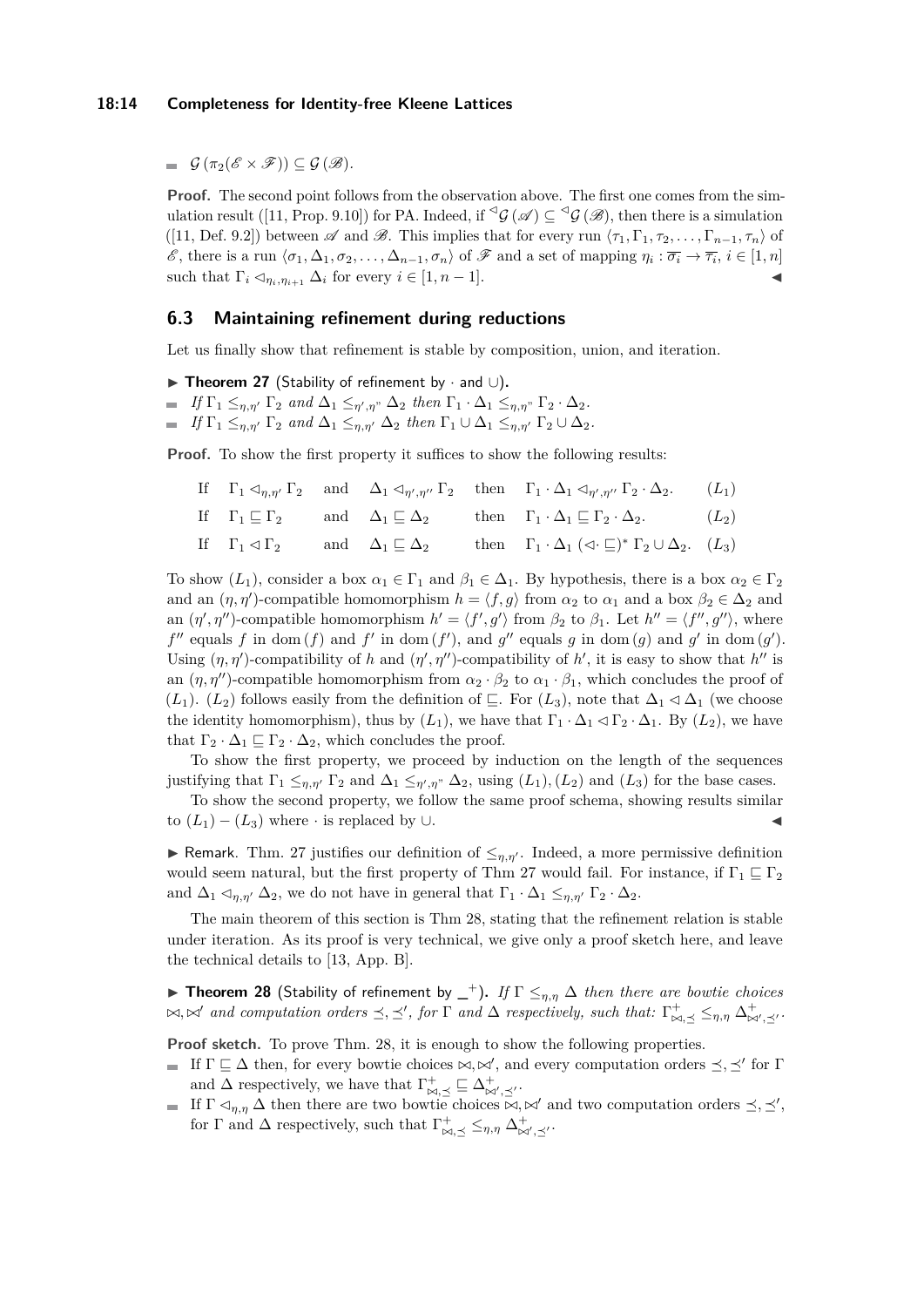#### **A. Doumane and D. Pous 18:15**

The first property follows from  $\mathcal{B}(\Gamma^+_{\bowtie,\preceq}) = \mathcal{B}(\Gamma)^+$  for every bowtie choice  $\bowtie$  and order  $\preceq$ .

For the sake of clarity, we give here the proof of the second proposition in the case where  $Γ$  and  $Δ$  are singletons of atomic boxes  ${α}$  and  ${β}$  respectively. The general case is treated in [\[13,](#page-15-0) App. B]. Let  $\bowtie, \bowtie'$  be bowtie choices for  $\alpha$  and  $\beta$  respectively, and let  $h = \langle f, g \rangle$  be a homomorphism from  $\beta$  to  $\alpha$ .

Let us first treat the case where  $f^{-1}(\bowtie) = {\{\bowtie'\}}$  (we say that  $\alpha, \beta$  are bowtie compatible). This is illustrated by the boxes  $\alpha$ ,  $\beta$  of Fig. [13,](#page-12-0) where the bowties are the red nodes. If we decompose  $\alpha$  and  $\beta$  at the level of their bowties, we get  $\alpha = \alpha_1 \cdot \alpha_2$  and  $\beta = \beta_1 \cdot \beta_2$ , where  $\alpha_2 \cdot \alpha_1$  and  $\beta_2 \cdot \beta_1$  are 1-1 boxes. We write  $e = e(\alpha_2 \cdot \alpha_1)$  and  $f = e(\beta_2 \cdot \beta_1)$ . The boxes  $\alpha_{\bowtie}^+$ and  $\beta^{\dagger}_{\bowtie'}$  are depicted in Fig. [13.](#page-12-0) Let us show that there is a homomorphism from  $\beta^{\dagger}_{\bowtie'}$  to  $\alpha^{\dagger}_{\bowtie'}$ . The homomorphism *h* induces a homomorphism  $h_1$  from  $\beta_1$  to  $\alpha_1$  and a homomorphism  $h_2$ from  $\beta_2$  to  $\alpha_2$  ([\[13,](#page-15-0) App. B, Lem. 42]). Combining  $h_1$  and  $h_1$ , we get almost a homomorphism from  $\beta^{\dagger}_{\bowtie'}$  to  $\alpha^{\dagger}_{\bowtie}$  (See Fig. [13\)](#page-12-0), we need only to show that KL<sup>-</sup>  $\vdash e \leq f$ . But this follows from Prop. [6:](#page-12-1) indeed, we can combine  $h_1$  and  $h_2$  to get a homomorphism from  $\beta_2 \cdot \beta_1$  to  $\alpha_2 \cdot \alpha_1$ . We have thus that  $\alpha_{\bowtie}^+ \lhd_{\eta,\eta} \beta_{\bowtie'}^+$   $((\eta,\eta)$ -compatibility is easy).

Let us now treat the case where  $N := f^{-1}(\infty)$  is not necessarily  $\{\infty'\}$  (*N* is illustrated by the red node of  $\beta$  in Fig. [14\)](#page-12-0). Let  $\gamma$  be the box obtained from  $\beta$  by merging the nodes *N* (see Fig. [14\)](#page-12-0). There are two bowtie choices for *γ*: a bowtie  $\bowtie_b$  inherited from *β* (blue in Fig. [14\)](#page-12-0) and a bowtie  $\bowtie_r$  coming from the nodes of *N* (red in Fig. 14).

Let  $h'$  be the homomorphism from  $\beta$  to  $\gamma$  that maps each node (and each edge) to itself, except for the nodes of *N* which are mapped to  $\bowtie_r$ . If we consider the bowtie  $\bowtie_b$  for  $\gamma$ , then *β* and *γ* are bowtie compatible w.r.t. to *h*<sup>*'*</sup>, thus  $\gamma_{\bowtie_b}^+ \lhd \beta_{\bowtie'}^+$  using the previous case.

Let  $h''$  be the homomorphism from  $\gamma$  to  $\alpha$ , which is exactly *h* except that it maps the node  $\bowtie_r$  to the bowtie  $\bowtie$  of  $\alpha$ . If we consider the bowtie  $\bowtie_r$  for  $\gamma$ , then  $\gamma$  and  $\alpha$  are bowtie compatible w.r.t. *h*<sup>*n*</sup>, thus  $\alpha_{\bowtie}^+ \lhd_{\eta,\eta} \gamma_{\bowtie_r}^+$  using the previous case again.

Notice finally that  $\gamma_{\bowtie_r}^+ \subseteq \gamma_{\bowtie_b}^+$ . To sum up, we have:  $\alpha_{\bowtie}^+ \lhd_{\eta,\eta} \gamma_{\bowtie_r}^+ \subseteq \gamma_{\bowtie_b}^+ \lhd \beta_{\bowtie'}^+$ .

The last case in this proof explains the need to work with refinement  $(\leq)$  rather than just homomorphisms  $(\triangleleft)$ : when starting from templates that are related by homomorphism and iterating them, the templates we obtain are not necessarily related by a single homomorphism, only by a sequence of homomorphisms and inclusions.

# **7 Future work**

We have proven that KL<sup>−</sup> axioms are sound and complete w.r.t. the relational models of identity-free Kleene lattices, and thus also w.r.t. their language theoretic models, by the results from [\[2\]](#page-15-15).

Whether one can obtain a finite axiomatisation in presence of identity remains open. This question is important since handling the identity relation is the very first step towards handling *tests*, which are crucial in order to model the control flow of sequential programs precisely (*e.g.*, as in Kleene algebra with tests [\[20\]](#page-15-1)).

An intermediate problem, which is still open to the best of our knowledge, consists in finding an axiomatisation for the fragment with composition, intersection and identity (not including transitive closure) [\[3,](#page-15-16) see errata available online].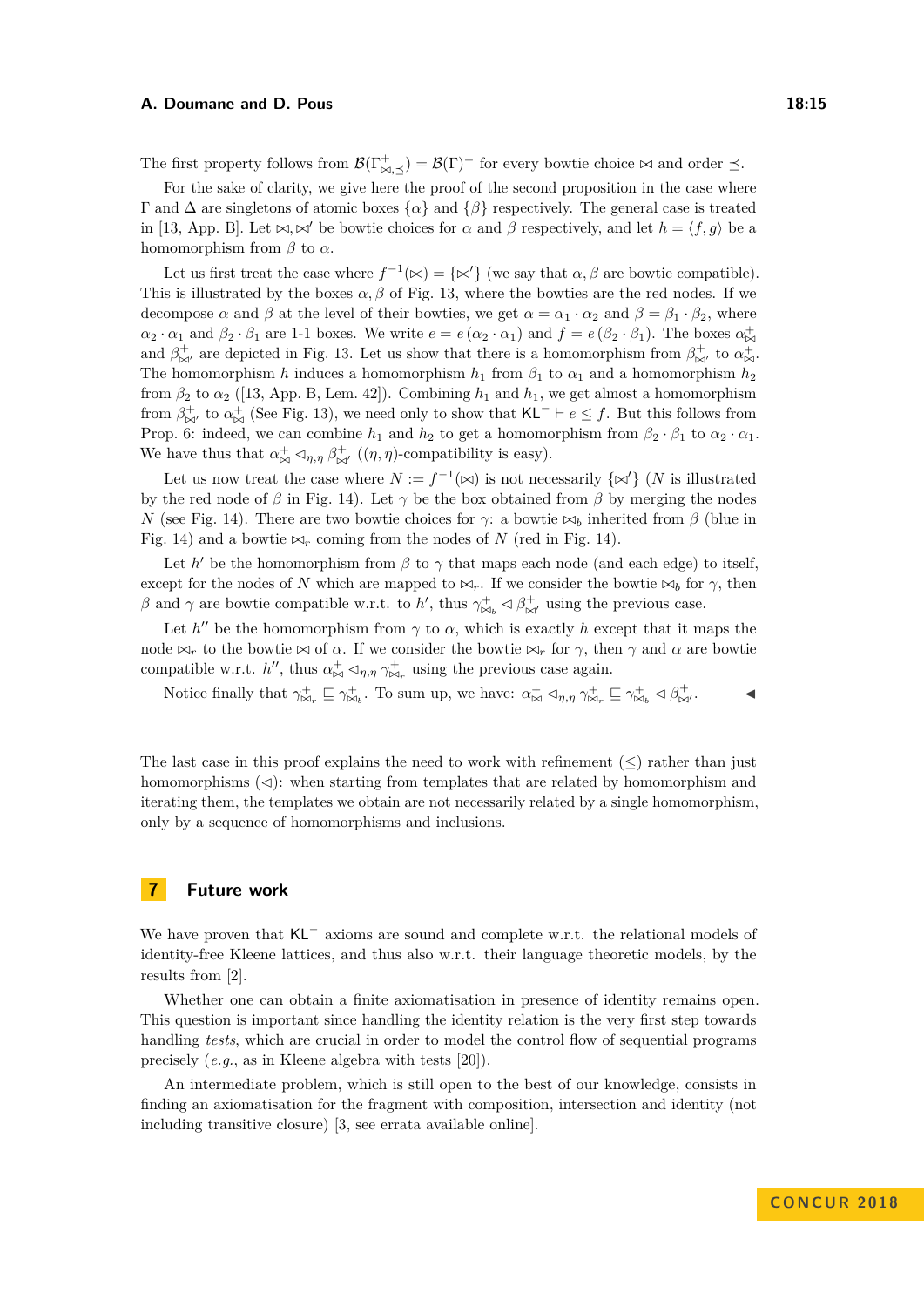#### **References**

- <span id="page-15-5"></span>**1** C. J. Anderson, N. Foster, A. Guha, J.-B. Jeannin, D. Kozen, C. Schlesinger, and D. Walker. Netkat: semantic foundations for networks. In *POPL*, pages 113–126. ACM, 2014. [doi:](http://dx.doi.org/10.1145/2535838.2535862) [10.1145/2535838.2535862](http://dx.doi.org/10.1145/2535838.2535862).
- <span id="page-15-15"></span>**2** H. Andréka, S. Mikulás, and I. Németi. The equational theory of Kleene lattices. *Theoretical Computer Science*, 412(52):7099–7108, 2011. [doi:10.1016/j.tcs.2011.09.024](http://dx.doi.org/10.1016/j.tcs.2011.09.024).
- <span id="page-15-16"></span>**3** H. Andréka and Sz. Mikulás. Axiomatizability of positive algebras of binary relations. *Algebra Universalis*, 66(1):7–34, 2011. [doi:10.1007/s00012-011-0142-3](http://dx.doi.org/10.1007/s00012-011-0142-3).
- <span id="page-15-20"></span>**4** H. Andréka. Representation of distributive lattice-ordered semigroups with binary relations. *Algebra Universalis*, 28:12–25, 1991.
- <span id="page-15-18"></span>**5** H. Andréka and D.A. Bredikhin. The equational theory of union-free algebras of relations. *Algebra Universalis*, 33(4):516–532, 1995. [doi:10.1007/BF01225472](http://dx.doi.org/10.1007/BF01225472).
- <span id="page-15-3"></span>**6** A. Angus and D. Kozen. Kleene algebra with tests and program schematology. Technical Report TR2001-1844, CS Dpt., Cornell University, July 2001. URL: [http://hdl.handle.](http://hdl.handle.net/1813/5831) [net/1813/5831](http://hdl.handle.net/1813/5831).
- <span id="page-15-9"></span>**7** A. Armstrong, G. Struth, and T. Weber. Programming and automating mathematics in the Tarski-Kleene hierarchy. *Journal of Logical and Algebraic Methods in Programming*,  $83(2):87-102$ ,  $2014.$  [doi:10.1016/j.jlap.2014.02.001](http://dx.doi.org/10.1016/j.jlap.2014.02.001).
- <span id="page-15-12"></span>**8** Maurice Boffa. Une condition impliquant toutes les identités rationnelles. *Informatique Théorique et Applications*, 29(6):515–518, 1995. URL: [http://archive.numdam.org/.../](http://archive.numdam.org/.../ITA_1995__29_6_515_0.pdf) [ITA\\_1995\\_\\_29\\_6\\_515\\_0.pdf](http://archive.numdam.org/.../ITA_1995__29_6_515_0.pdf).
- <span id="page-15-8"></span>**9** Thomas Braibant and Damien Pous. Deciding Kleene algebras in Coq. *Logical Methods in Computer Science*, 8(1):1–16, 2012. [doi:10.2168/LMCS-8\(1:16\)2012](http://dx.doi.org/10.2168/LMCS-8(1:16)2012).
- <span id="page-15-13"></span>**10** Paul Brunet and Damien Pous. Petri automata for Kleene allegories. In *LICS*, pages 68–79. ACM, 2015. [doi:10.1109/LICS.2015.17](http://dx.doi.org/10.1109/LICS.2015.17).
- <span id="page-15-14"></span>**11** Paul Brunet and Damien Pous. Petri automata. *Logical Methods in Computer Science*, Volume 13, Issue 3, 2017. [doi:10.23638/LMCS-13\(3:33\)2017](http://dx.doi.org/10.23638/LMCS-13(3:33)2017).
- <span id="page-15-10"></span>**12** J. H. Conway. *Regular algebra and finite machines*. Chapman and Hall, 1971.
- <span id="page-15-0"></span>**13** Amina Doumane and Damien Pous. Completeness for identity-free kleene lattices. Full version of this extended abstract, available at [https://hal.archives-ouvertes.fr/](https://hal.archives-ouvertes.fr/hal-01780845) [hal-01780845](https://hal.archives-ouvertes.fr/hal-01780845), 2018. URL: <https://hal.archives-ouvertes.fr/hal-01780845>.
- <span id="page-15-7"></span>**14** S. Foster, G. Struth, and T. Weber. Automated engineering of relational and algebraic methods in Isabelle/HOL - (invited tutorial). In *RAMiCS*, volume 6663 of *LNCS*, pages 52–67. Springer, 2011. [doi:10.1007/978-3-642-21070-9\\_5](http://dx.doi.org/10.1007/978-3-642-21070-9_5).
- <span id="page-15-19"></span>**15** P.J. Freyd and A. Scedrov. *Categories, Allegories*. North Holland. Elsevier, 1990.
- <span id="page-15-4"></span>**16** C. A. R. Hoare, B. Möller, G. Struth, and I. Wehrman. Concurrent Kleene algebra. In *CONCUR*, volume 5710 of *LNCS*, pages 399–414. Springer, 2009. [doi:10.1007/](http://dx.doi.org/10.1007/978-3-642-04081-8_27) [978-3-642-04081-8\\_27](http://dx.doi.org/10.1007/978-3-642-04081-8_27).
- <span id="page-15-6"></span>**17** P. Höfner and G. Struth. On automating the calculus of relations. In *IJCAR*, volume 5195 of *LNCS*, pages 50–66. Springer, 2008. [doi:10.1007/978-3-540-71070-7\\_5](http://dx.doi.org/10.1007/978-3-540-71070-7_5).
- <span id="page-15-17"></span>**18** Tobias Kappé, Paul Brunet, Alexandra Silva, and Fabio Zanasi. Concurrent kleene algebra: Free model and completeness. In *ESOP*, volume 10801 of *LNCS*, pages 856–882. Springer, 2018. [doi:10.1007/978-3-319-89884-1\\_30](http://dx.doi.org/10.1007/978-3-319-89884-1_30).
- <span id="page-15-11"></span>**19** D. Kozen. A completeness theorem for Kleene algebras and the algebra of regular events. *Information and Computation*, 110(2):366–390, 1994. [doi:10.1006/inco.1994.1037](http://dx.doi.org/10.1006/inco.1994.1037).
- <span id="page-15-1"></span>**20** D. Kozen. Kleene algebra with tests. *Transactions on Programming Languages and Systems*, 19(3):427–443, May 1997. [doi:10.1145/256167.256195](http://dx.doi.org/10.1145/256167.256195).
- <span id="page-15-2"></span>**21** D. Kozen. On Hoare logic and Kleene algebra with tests. *ACM Trans. Comput. Log.*, 1(1):60–76, 2000. [doi:10.1145/343369.343378](http://dx.doi.org/10.1145/343369.343378).